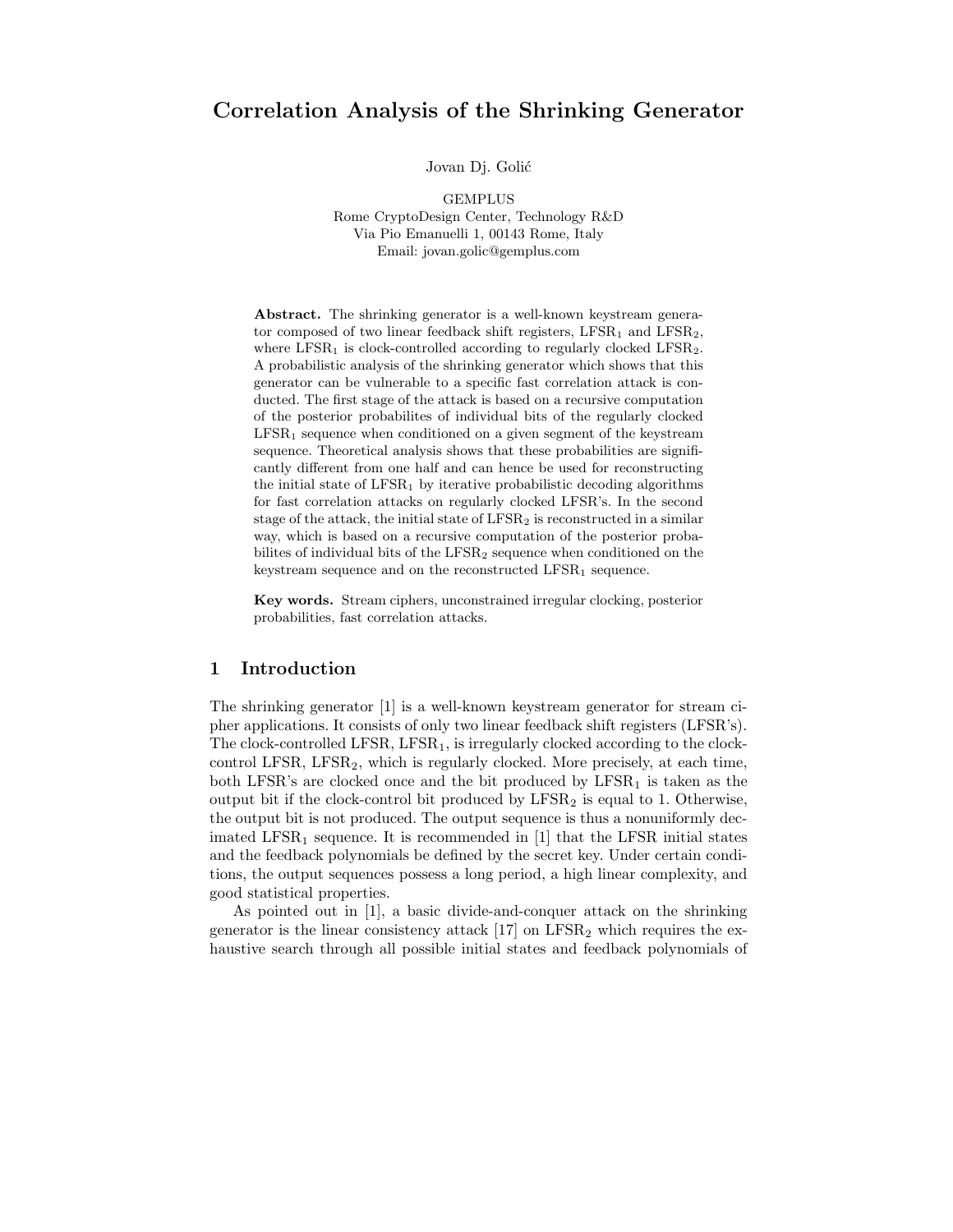$LFSR<sub>2</sub>$ . On the other hand, a probabilistic correlation attack targeting  $LFSR<sub>1</sub>$ which requires the exhaustive search through all possible initial states and feedback polynomials of  $LFSR<sub>1</sub>$  is proposed in [4] and analyzed by computer simulations in [15]. A reduced complexity method based on searching for specific subsequences of the output sequence is suggested in [9], but both the complexity and the required keystream segment length are exponential in the length of  $LFSR<sub>1</sub>$ .

It is shown in [3] that the output sequence may have a detectable linear statistical weakness if the feedback polynomial of  $LFSR<sub>1</sub>$  has low-weight polynomial multiples of moderately large degrees. It is suggested in [5] that this weakness may even be used for recovering the  $LFSR<sub>1</sub>$  feedback polynomial. A theoretical framework for a fast correlation attack targeting the initial state of  $LFSR<sub>1</sub>$  is also proposed in [5], but the attack is not implemented as it requires a search for specific polynomial multiples of the  $LFSR<sub>1</sub>$  feedback polynomial.

The objective of this paper is to investigate if the initial states of  $LFSR_1$ and  $LFSR<sub>2</sub>$  can be reconstructed by an algorithm that would not require the exhaustive search through all possible initial states and whose complexity can be sufficiently small even for large LFSR lengths. The LFSR feedback polynomials are assumed to be known. The basic point of our approach is to consider the posterior probabilites of individual bits of the regularly clocked  $LFSR_1$  sequence when conditioned on a given segment of the keystream sequence. In the probabilistic model where the LFSR sequences are assumed to be independent and purely random, $<sup>1</sup>$  a recursion and an explicit expression for computing these</sup> probabilities with complexity quadratic in the keystream segment length are both derived. A theoretical analysis shows that the computed posterior probabilities can be significantly different from one half for a purely random output sequence. In a more general probabilistic model, in which the  $LFSR<sub>1</sub>$  sequence is assumed to be a sequence of independent, not necessarily uniformly distributed, binary random variables, it is proved that the posterior probabilities can be recursively computed with complexity cubic in the keystream segment length.

Accordingly, as these probabilities represent soft-valued estimates of the corresponding bits of the regularly clocked  $LFSR_1$  sequence, they can be used in an iterative probabilistic decoding algorithm for fast correlation attacks on regularly clocked LFSR's (e.g., see [11], [12], and [8]). It is known that the complexity of such an algorithm primarily depends on the degrees and numbers of low-weight polynomial multiples of the feedback polynomial of  $LFSR<sub>1</sub>$  which, according to [10], [7], and [14], may also contain an additional number of concentrated nonzero terms. The initial state of  $LFSR<sub>1</sub>$  can thus be recovered. A more sophisticated method in which the posterior probabilities are iteratively updated by intertwining the probabilistic decoding with the recursive computation is also introduced.

In addition, a composite method that effectively enhances the posterior probabilities for longer keysteam segments is proposed. Essentially, it consists in

 $^{\rm 1}$  A sequence of independent uniformly distributed random variables over a finite set is called purely random.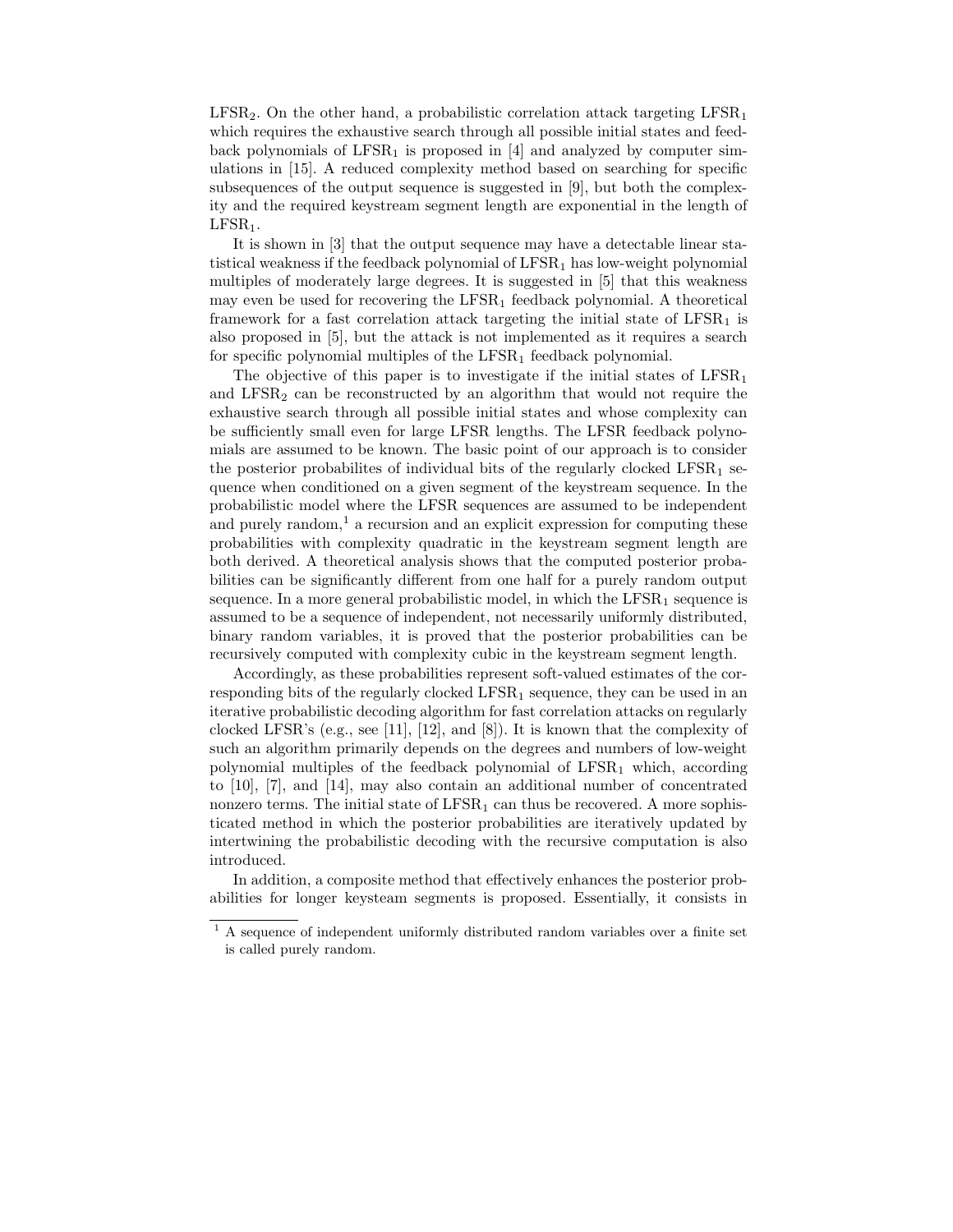dividing a longer keystream segment into subsegments of equal length, in computing the posterior probabilities for the subsegments, and then in combining these posterior probabilities appropriately.

If the posterior probabilities corresponding to a given keystream sequence are not sufficiently different from one half, they can be computed for subsequences of the keystream sequence obtained by discarding the initial segment of variable length until the significant posterior probabilities are obtained. This will improve the performance of the fast correlation attacks explained above, but the length of the initial LFSR<sup>1</sup> segment has to be guessed. For the initial output segment of length j − 1, one has to make  $O(\sqrt{2j})$  guesses around the expected value  $2j - 1$ . Moreover, one can thus also search for the outstanding posterior probabilities and then apply an information set decoding algorithm to recover the  $LFSR<sub>1</sub>$ initial state. The success of such an algorithm is independent of the  $LFSR<sub>1</sub>$ feedback polynomial, but the achievable complexity is still exponential in the length of  $LFSR<sub>1</sub>$ . This improves the reduced complexity method [9].

The second point of our approach is to consider the posterior probabilites of individual bits of the regularly clocked  $LFSR<sub>2</sub>$  sequence when conditioned on a given segment of the keystream sequence and on the reconstructed  $\text{LFSR}_1$ sequence, as suggested in [9]. It is proved that these probabilities can be recursively computed with complexity cubic in the keystream segment length, thus showing that the expression given in  $[9]$  is incorrect. As the LFSR<sub>1</sub> sequence is assumed to be known, the computed posterior probabilities are more distinguished from one half than in the case of  $LFSR<sub>1</sub>$ . This makes the reconstruction much easier. Consequently, the initial state of  $LFSR<sub>2</sub>$  can be recovered either by an iterative probabilistic decoding algorithm or by a simple information set decoding algorithm using a subset of the probabilities close to zero or one.

Section 2 contains an overview of known results concerning the posterior probabilities of blocks of  $LFSR<sub>1</sub>$  bits. The results regarding the posterior probabilities of individual LFSR<sub>1</sub> and LFSR<sub>2</sub> bits are presented in Sections 3 and 4, respectively. These posterior probabilities are theoretically analyzed in Section 5. The combined fast correlation attacks are proposed in Section 6, and conclusions are given in Section 7. Proofs of two underlying theorems are presented in Appendices A and B.

## 2 Posterior Probabilities of Blocks of  $LFSR<sub>1</sub>$  Bits

We use the notation  $A = a_1, a_2, \ldots$  for a binary sequence,  $A_k$  for its subsequence  $a_k, a_{k+1}, \ldots, A^n$  for its prefix  $(a_i)_{i=1}^n = a_1, a_2, \ldots a_n$ , and  $A_k^n$  for its subsequence  $(a_i)_{i=k}^n = a_k, a_{k+1}, \ldots, a_n$ . If its length is finite, then A is called a string. Let  $w(A)$  and  $d(A)$  denote the numbers of 1's and 0's in A, respectively. For simplicity, we keep the same notation for random variables and their values.

Let  $X, C$ , and  $Y$  denote the output sequences of LFSR<sub>1</sub>, LFSR<sub>2</sub>, and the shrinking generator itself, respectively. In a general model, let X and C be arbitrary binary sequences. Then  $Y$  is obtained from  $X$  by the nonuniform decimation according to C, that is, a bit  $x_i$  is deleted from X iff  $c_i = 0$ . Accordingly,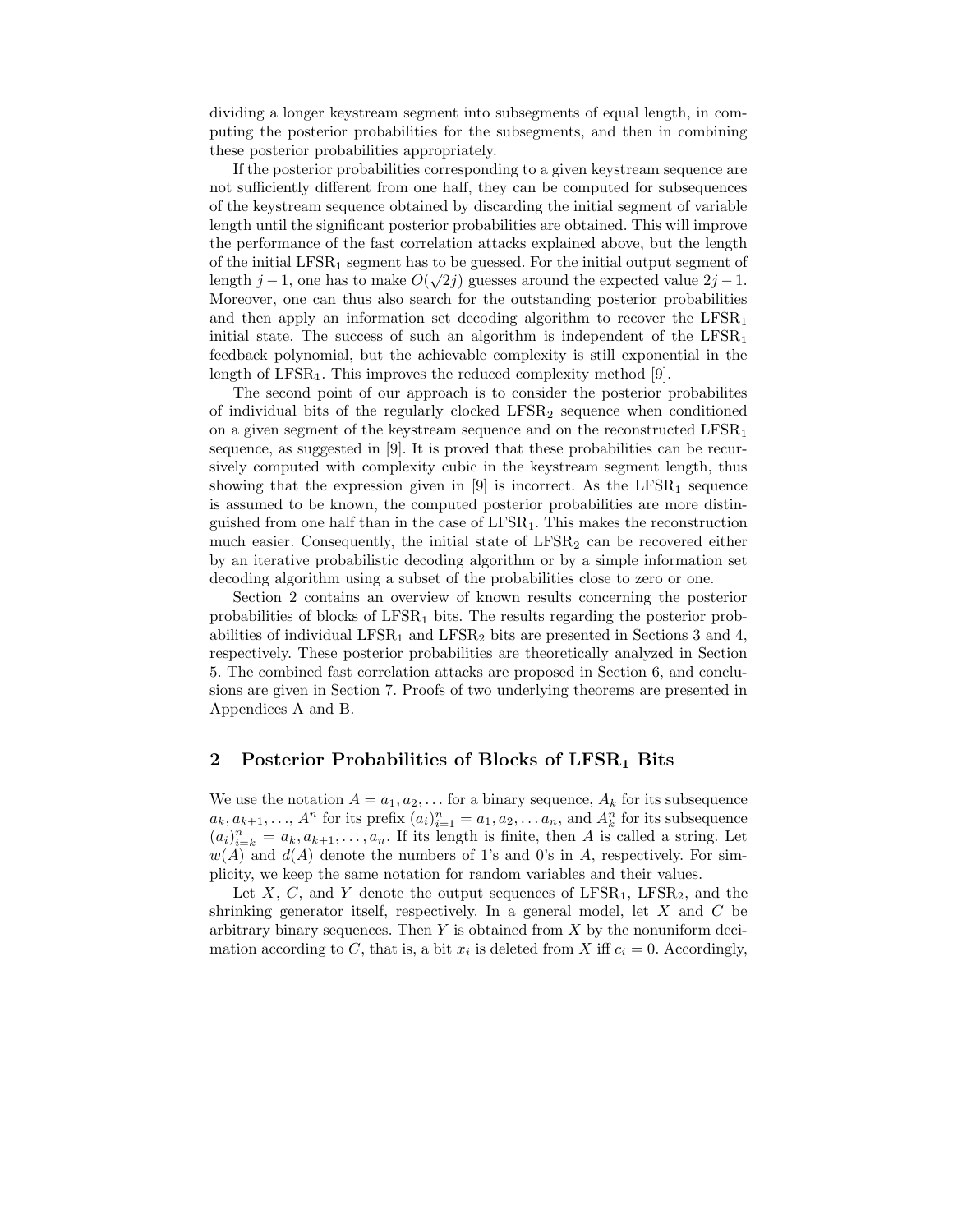Y is a function of X and C,  $Y = F(X, C)$ , where the length of Y may be finite and is equal to  $w(C)$ . Thus Y<sup>n</sup> is a function of X and C, Y<sup>n</sup> =  $F<sup>n</sup>(X, C)$ , for any  $1 \leq n \leq w(C)$ . If  $w(C) = 0$ , then Y is not produced. If  $w(C^n) = l \geq 1$  and  $c_n = 1$ , then  $y_l = x_n$ . It follows that  $y_n$  is a function of  $X_n$  and  $C$ ,  $f_n(X_n, C)$ .

We assume a probabilistic model where  $X$  and  $C$  are independent and purely random binary sequences. It then follows that the output sequence  $Y$  is also purely random. We are first interested in deriving the posterior probability  $Pr{X^n | Y}$  which is in this model equal to  $Pr{X^n | Y^n}$ . To this end, according to  $[4]$ , define the following conditional probability for prefixes of X and Y

$$
Q(e,s) \stackrel{def}{=} \Pr\{Y^s, d(C^{e+s}) = e \mid X^{e+s}\}.
$$
 (1)

It is in fact the probability that  $Y^s$  is obtained by deleting  $e$  bits from a given string  $X^{e+s}$ . The permissible values of s and e are  $0 \le s \le n$  and  $0 \le e \le n - s$ , where  $Y^0$  denotes an empty set and, formally,  $Q(0,0) = 1$ . This probability can be computed recursively by

$$
Q(e,s) = \frac{1}{2}Q(e-1,s) + \frac{1}{2}\delta(x_{e+s},y_s)Q(e,s-1)
$$
 (2)

where the terms on the right-hand side corresponding to unpermissible values of e or s (i.e., for  $e = 0$  or  $s = 0$ ) are assumed to be equal to zero (see [4] and Appendix B). Here,  $\delta(i, j)$  or  $\delta_{i,j}$  is the Kronecker symbol, i.e.,  $\delta(i, j) = 1$  if  $i = j$ and  $\delta(i, j) = 0$  if  $i \neq j$ .

Consequently, we have

$$
\Pr\{Y^n \mid X^n\} = \sum_{e=0}^n \Pr\{Y^n, d(C^n) = e \mid X^n\}
$$
  
= 
$$
\sum_{e=0}^n \Pr\{Y^n_{n-e+1} \mid Y^{n-e}, d(C^n) = e, X^n\} Q(e, n-e)
$$
  
= 
$$
\sum_{e=0}^n 2^{-e} Q(e, n-e)
$$
 (3)

in view of the fact that, on the condition that  $d(C^n) = e$ , the string  $Y_{n-e+1}^n$  is obtained by decimating  $X_{n+1}$  according to  $C_{n+1}$ , where  $X_{n+1}$  and  $C_{n+1}$  remain to be mutually independent and purely random (even when conditioned on  $X<sup>n</sup>$ and  $Y^{n-e}$ ). Therefore, under the given conditions,  $Y_{n-e+1}^n$  remains to be uniformly distributed. Further, as  $X^n$  and  $Y^n$  are both uniformly distributed, we have

$$
\Pr\{X^n \mid Y^n\} = \Pr\{Y^n \mid X^n\} = \sum_{e=0}^n 2^{-e} Q(e, n-e) \tag{4}
$$

which is computed in  $O(n^2)$  time and  $O(n)$  space. The probability (4) can be found in [9], and also corresponds to the probability derived in [6] for the alternating step generator, because the nonuniform decimation of a purely random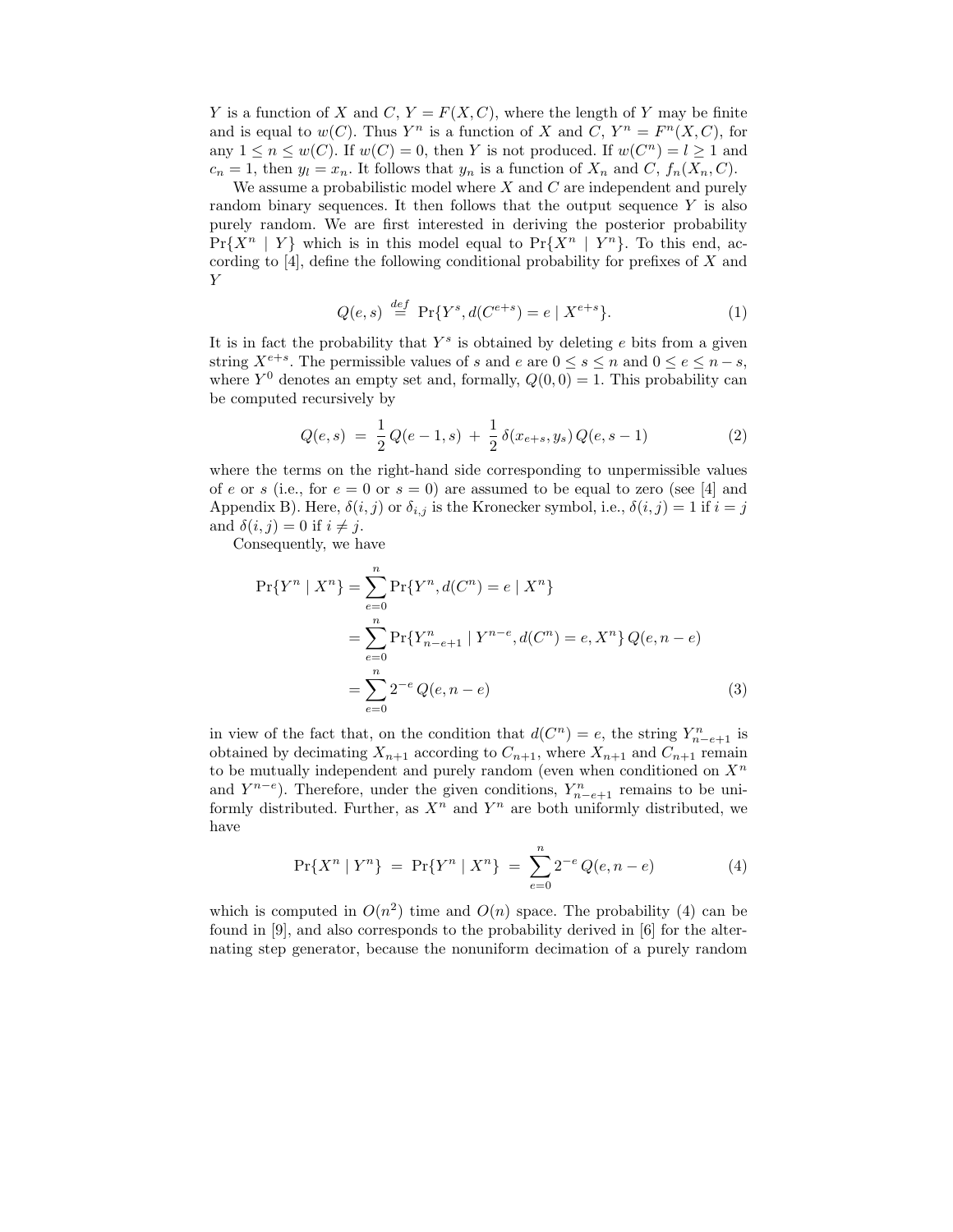sequence can be regarded as the inverse operation to the nonuniform interleaving of two purely random sequences which is inherent to this generator.

For ease of computation, one can introduce  $N(e, s) = 2^{e+s} Q(e, s)$  which represents the number of clock-control strings  $C^{e+s}$  that result in  $Y^s$  from a given  $X^{e+s}$ . These integers can be computed by the recursion

$$
N(e,s) = N(e-1,s) + \delta(x_{e+s}, y_s) N(e,s-1). \tag{5}
$$

Then

$$
\Pr\{X^n \mid Y^n\} = 2^{-n} \sum_{e=0}^n 2^{-e} N(e, n-e). \tag{6}
$$

It is proposed in [4] to use the probability  $Q(m-n,n)$ , where  $m \approx 2n$ , in order to reconstruct the  $LFSR<sub>1</sub>$  initial state from a given keystream segment  $Y^n$ . This probability is computed in  $O(n(m-n)) = O(n^2)$  time. Statistical experiments from [15] show that  $n \approx 20r_1$  is sufficient for a successful reconstruction.<sup>2</sup> Here,  $Q(m - n, n)$  is used as a measure of correlation between  $Y^n$ and  $X^m$ , where  $X^m$  is produced from an assumed LFSR<sub>1</sub> initial state. It would be interesting to compare  $Q(m-n,n)$  with the posterior probability (4) with respect to the minimum keystream segment length and the complexity required. However, the exhaustive search over all possible  $LFSR<sub>1</sub>$  initial states is required for both measures. It is worth mentioning that a conclusion from [9] that the required n is independent of  $r_1$  is incorrect, because, according to the deletion channel capacity argument, n must be linear in  $r_1$  (see [4] and [15]).

#### 3 Posterior Probabilities of Individual  $LFSR<sub>1</sub>$  Bits

In this section, the posterior probabilities of individual bits of the regularly clocked  $LFSR_1$  sequence when conditioned on a given segment of the keystream sequence are introduced. In Section 3.1, it is shown that these probabilities can be computed recursively in a probabilistic model in which the  $LFSR<sub>2</sub>$  sequence is assumed to be purely random, the  $LFSR<sub>1</sub>$  sequence is assumed to be a sequence of independent binary random variables, and both sequences are assumed to be mutually independent. This general model is relevant for a fast correlation attack on  $LFSR<sub>1</sub>$  in which the posterior probabilities are iteratively updated by intertwining the recursive computation with a probabilistic decoding algorithm used in fast correlation attacks on regularly clocked LFSR's. In Section 3.2, a special case of this model in which the  $LFSR<sub>1</sub>$  sequence is assumed to be purely random is considered. This case is especially relevant for a fast correlation attack on  $LFSR<sub>1</sub>$  in which the posterior probabilities recursively computed in the first stage are then processed by an iterative probabilistic decoding algorithm in the second stage.

<sup>&</sup>lt;sup>2</sup> The length of LFSR<sub>i</sub> is denoted as  $r_i$ ,  $i = 1, 2$ .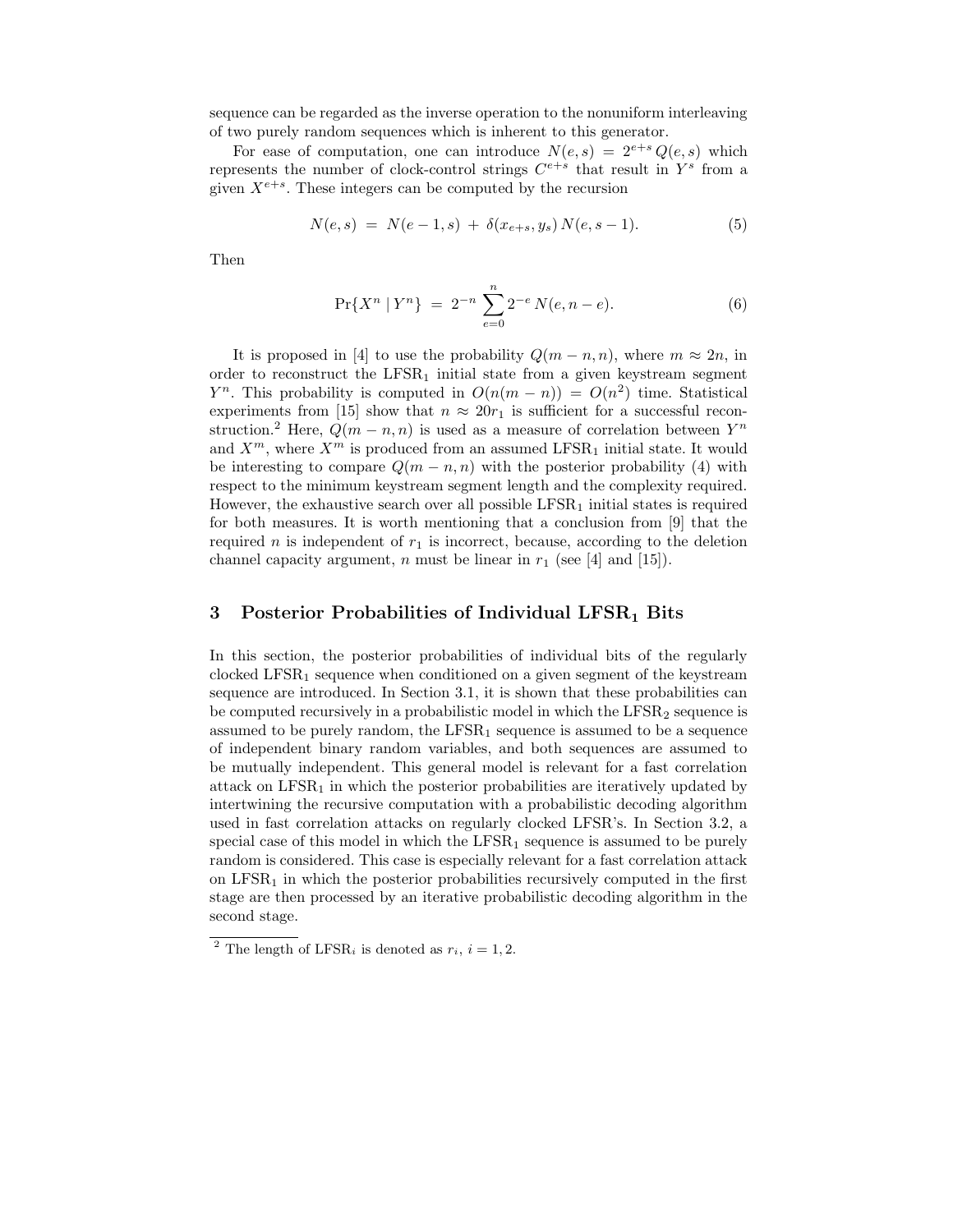#### 3.1 General Probabilistic Model

Generalize the probabilistic model from Section 2 in such a way that a prefix of  $X$ need not be purely random. More precisely, let X be a sequence of independent binary random variables (bits) such that  $Pr{x_i = 1} = p_i$  for  $1 \le i \le n$  and  $Pr{x_i = 1} = 0.5$  for  $i > n$ , where *n* is a given positive integer. Our objective here is to determine the posterior probabilities  $\hat{p}_i = \Pr\{x_i = 1 \mid Y^n\}$  for  $1 \leq i \leq n$ . It follows that

$$
\hat{p}_i \ = \ p_i \, \frac{\Pr\{Y^n \mid x_i = 1\}}{\Pr\{Y^n\}}.\tag{7}
$$

The problem is how to compute the probabilities  $Pr{Y^n | x_i = 1}$  and  $Pr{Y^n}$  efficiently. To this end, introduce the following partial probabilities, for prefixes of  $Y$ ,

$$
P_i(e, s) \stackrel{def}{=} \Pr\{Y^s, d(C^{e+s}) = e \mid x_i = 1\}
$$
 (8)

$$
P(e, s) \stackrel{def}{=} \Pr\{Y^s, d(C^{e+s}) = e\}
$$
 (9)

for  $0 \le s \le n$  and  $0 \le e \le n - s$ , where formally  $P(0,0) = 1$  and  $P_i(0,0) = 1$ .

The following theorem, proved in Appendix A, shows that the partial probabilities can be computed recursively and then used to obtain the desired posterior probabilities by (7).

**Theorem 1.** For any given  $Y^n$  and each  $1 \leq i \leq n$ , we have

$$
\hat{p}_i = p_i \frac{\sum_{e=0}^n 2^{-e} P_i(e, n-e)}{\sum_{e=0}^n 2^{-e} P(e, n-e)}
$$
\n(10)

where the partial probabilities are determined recursively by

$$
P_i(e, s) = \frac{1}{2} P_i(e - 1, s)
$$
  
+ 
$$
\frac{1}{2} (\delta_{i, e+s} y_s + (1 - \delta_{i, e+s}) (y_s p_{e+s} + (1 - y_s)(1 - p_{e+s}))) P_i(e, s - 1)
$$
  
(11)

$$
P(e,s) = \frac{1}{2} P(e-1,s) + \frac{1}{2} (y_s p_{e+s} + (1-y_s)(1-p_{e+s})) P(e,s-1)
$$
 (12)

for  $0 \leq s \leq n, 0 \leq e \leq n-s$ , and  $(e, s) \neq (0, 0)$ , from the initial values  $P_i(0,0) = P(0,0) = 1$ . (The terms on the right-hand sides of these equations corresponding to unpermissible values of e or s, i.e., for  $e = 0$  or  $s = 0$ , are assumed to be equal to zero.)

The time and space complexities of the corresponding algorithm are clearly  $O(n^3)$  and  $O(n)$ , respectively. The algorithm may thus be feasible even if n is large. For computational convenience, the multiplicative factor 0.5 can be removed from the recursions without affecting the values of the posterior probabilities. The time complexity can be reduced to  $O(n^2\sqrt{n})$  if  $P_i(e, s)$  and  $P(e, s)$ are computed approximately, only for  $O(\sqrt{2s})$  values of e around s.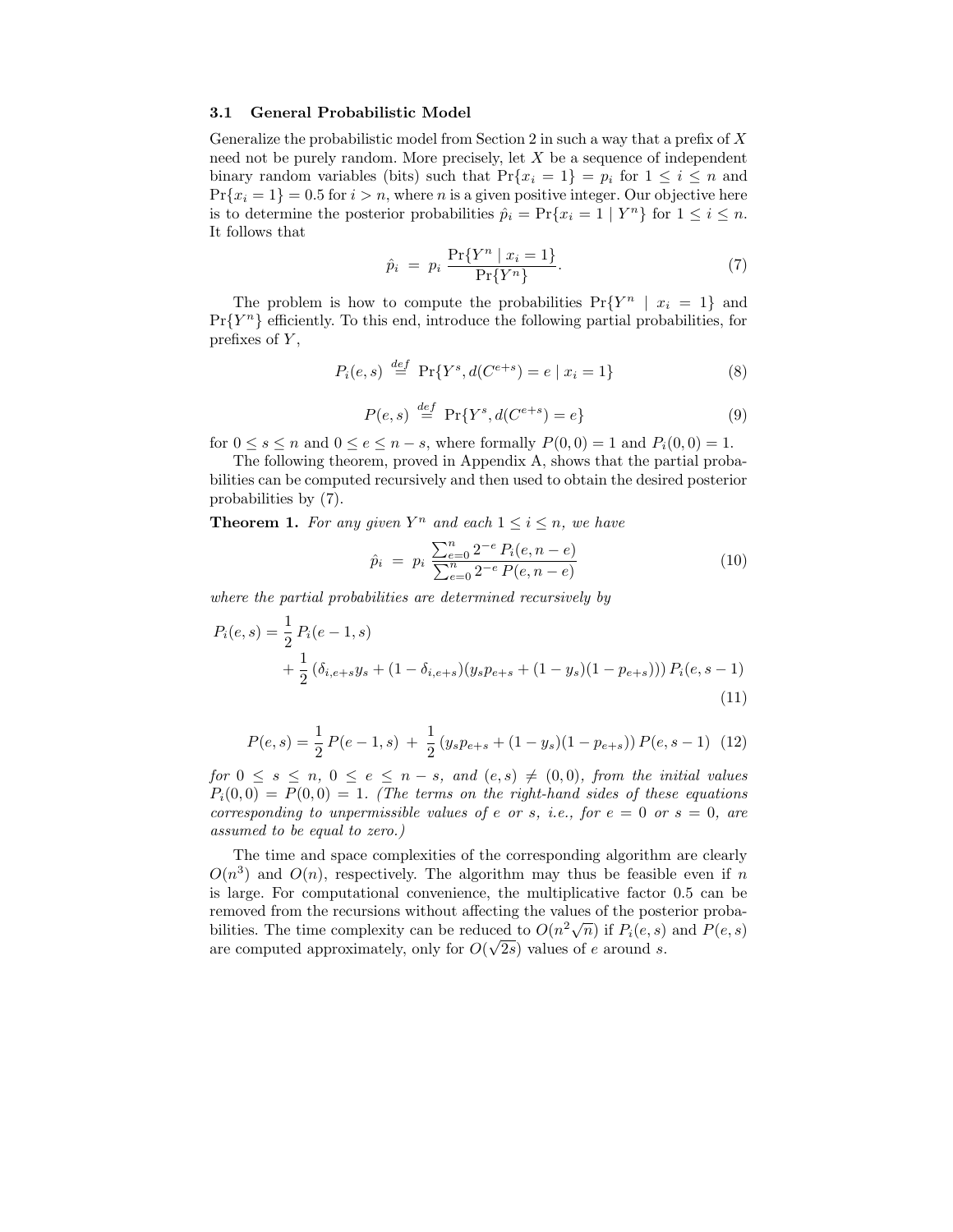#### 3.2 Purely Random String Probabilistic Model

Consider now the model in which  $X$  is a purely random sequence. It is a particular instance of the general model from Section 3.1 in which  $p_i = 0.5, 1 \le i \le n$ . In this model, the recursion (12) can be explicitly solved as  $P(e, s) = \binom{e+s}{e} 2^{-(e+2s)}$ , so that  $Pr{Y^n} = 2^{-n}$ , as to be expected. Accordingly, the posterior probabilities can be computed by the following corollary to Theorem 1.

**Corollary 1.** If X is purely random, then for any given  $Y^n$  and each  $1 \le i \le n$ , we have

$$
\hat{p}_i = 2^{n-1} \sum_{e=0}^{n} 2^{-e} P_i(e, n-e)
$$
\n(13)

where the partial probability is determined recursively by

$$
P_i(e, s) = \frac{1}{2} P_i(e - 1, s) + \frac{1}{4} (1 + \delta_{i, e + s} (2y_s - 1)) P_i(e, s - 1)
$$
 (14)

for  $0 \leq s \leq n, 0 \leq e \leq n-s$ , and  $(e, s) \neq (0, 0)$ , from the initial value  $P_i(0,0) = 1.$ 

Further simplification and an explicit expression can be obtained by using the fact that  $X$  is purely random. Namely, in a similar way as  $(34)$  in Appendix A, we obtain

$$
\Pr\{Y^n \mid x_i = 1\} = \sum_{e=0}^i \Pr\{Y^n, d(C^i) = e \mid x_i = 1\}
$$
  
= 
$$
\sum_{e=0}^i \Pr\{Y^n_{i-e+1}, Y^{i-e}, d(C^i) = e \mid x_i = 1\}
$$
  
= 
$$
\sum_{e=0}^i \Pr\{Y^n_{i-e+1} \mid Y^{i-e}, d(C^i) = e, x_i = 1\} P_i(e, i - e)
$$
  
= 
$$
2^{-(n-i)} \sum_{e=0}^i 2^{-e} P_i(e, i - e) = 2^{-(n-i)} \Pr\{Y^i \mid x_i = 1\}.
$$
 (15)

As a consequence, we have

$$
Pr{x_i = 1 | Y^n} = Pr{x_i = 1 | Y^i}.
$$
\n(16)

Also, it follows that

$$
P_i(e, i - e) = \frac{1}{2} P(e - 1, i - e) + \frac{1}{2} y_{i-e} P(e, i - e - 1)
$$
 (17)

where  $P(e, s) = 2^{-(e+2s)} M(e, s)$ ,  $M(e, s) = {e+s \choose e}$ , and the binomial coefficients can be computed recursively by

$$
M(e,s) = M(e-1,s) + M(e,s-1)
$$
\n(18)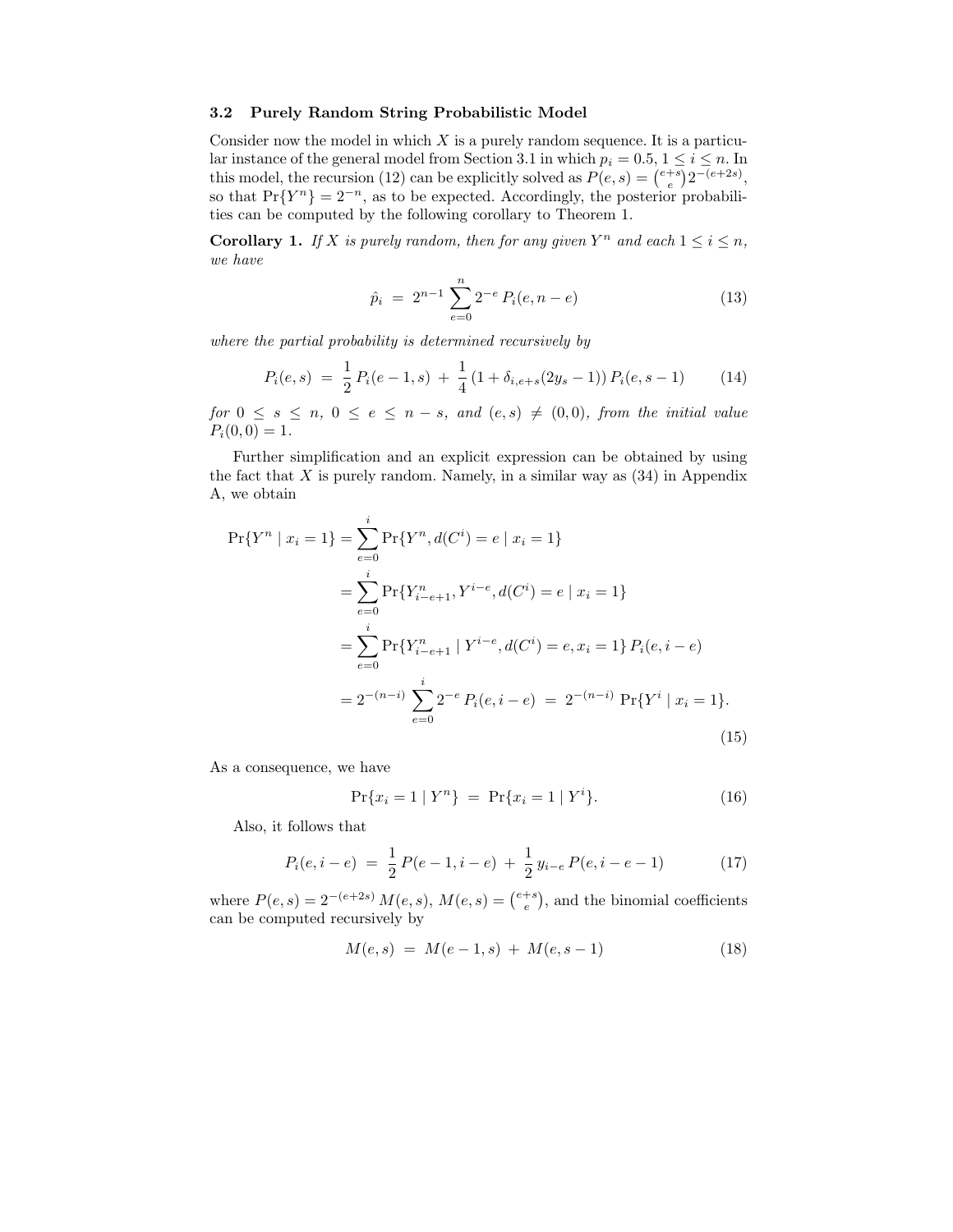for  $0 \leq s \leq n-1$ ,  $0 \leq e \leq n-1-s$ , and  $(e, s) \neq (0, 0)$ , from the initial value  $M(0, 0) = 1$ . Then (13) and (17) imply that

$$
\hat{p}_i = \frac{1}{2} 2^{-i} \sum_{e=0}^i \left( \binom{i-1}{e-1} + 2 \binom{i-1}{e} y_{i-e} \right). \tag{19}
$$

Finally, we obtain the following theorem.

**Theorem 2.** If X is purely random, then for any given  $Y^n$  and each  $1 \le i \le n$ , we have

$$
\hat{p}_i = \frac{1}{2} \left( \frac{1}{2} + 2^{-(i-1)} \sum_{e=0}^{i-1} {i-1 \choose e} y_{i-e} \right).
$$
 (20)

The time and space complexities of the algorithm corresponding to Theorem 2 are  $O(n^2)$  and  $O(n)$ , respectively, where the binomial coefficients can be recursively precomputed in  $O(n^2)$  time by using (18). However, (20) shows that  $\hat{p}_i$ can be numerically approximated with an arbitrarily small error by using only  $O(\sqrt{i-1}/2)$  values of e around  $(i-1)/2$ . This reduces the time complexity to  $O(n\sqrt{n}).$ 

The following immediate corollary to Theorem 2 shows that the posterior probabilities cannot approach 0 or 1.

**Corollary 2.** If X is purely random, then for any given  $Y^n$  and each  $1 \le i \le n$ , we have

$$
\frac{1}{4} \leq \hat{p}_i \leq \frac{3}{4} \tag{21}
$$

where the lower and upper bounds are achieved if and only if  $Y^i$  consists of all 0's and of all 1's, respectively.

## 4 Posterior Probabilities of Individual LFSR<sub>2</sub> Bits

In this section, it is shown that the posterior probabilities of individual bits of the regularly clocked  $LFSR<sub>2</sub>$  sequence when conditioned on a given segment of the keystream sequence and on a segment of the reconstructed  $LFSR_1$  sequence can be computed recursively with complexity cubic in the segment length.

Assuming that X and C are independent and purely random, our objective is to determine the posterior probabilities  $\hat{q}_i = \Pr\{c_i = 1 \mid Y^n, X^n\}$  for  $1 \leq i \leq n$ . It follows that

$$
\hat{q}_i = \frac{1}{2} \frac{\Pr\{Y^n \mid c_i = 1, X^n\}}{\Pr\{Y^n \mid X^n\}}.
$$
\n(22)

In Section 2, it is shown that  $Pr{Y^n | X^n}$  can be computed recursively. The problem is how to compute  $Pr{Y^n \mid c_i = 1, X^n}$  efficiently. Similarly to (1), define the following conditional probability for prefixes of X and Y

$$
Q_i(e, s) \stackrel{def}{=} \Pr\{Y^s, d(C^{e+s}) = e \mid c_i = 1, X^{e+s}\}
$$
 (23)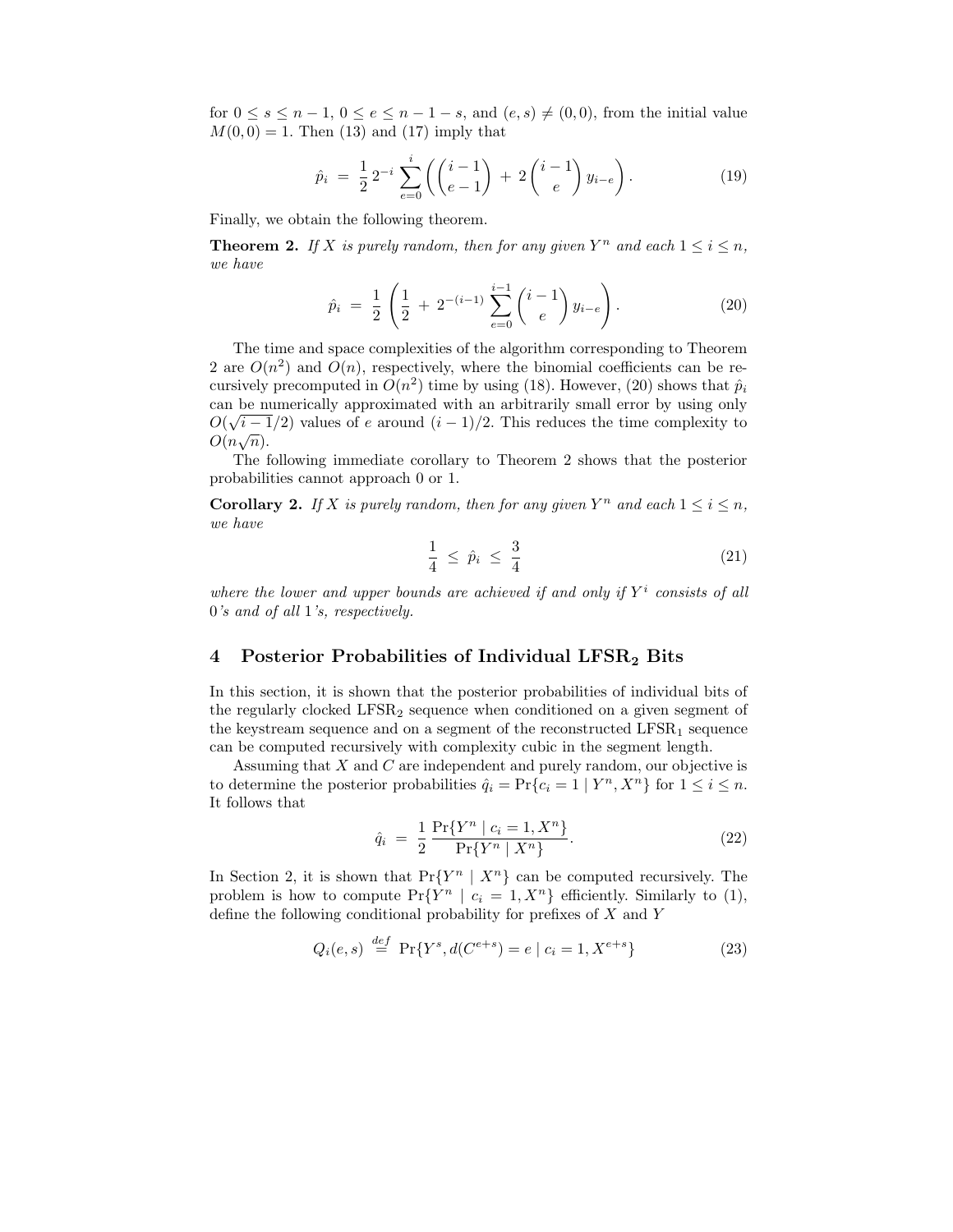for  $0 \leq s \leq n$  and  $0 \leq e \leq n - s$ , with  $Q_i(0, 0) = 1$ .

The following theorem, proved in Appendix B, shows that this probability can be computed recursively and then used to obtain the desired posterior probabilities by (22). This theorem shows that the expression for the posterior probabilities given in [9] is incorrect, not only in general, but also in a special case of the probabilities  $Pr{c_i = 1 | Y^i, X^i}$ .

**Theorem 3.** For any given  $Y^n$  and  $X^n$  and each  $1 \leq i \leq n$ , we have

$$
\hat{q}_i = \frac{1}{2} \frac{\sum_{e=0}^{n} 2^{-e} Q_i(e, n-e)}{\sum_{e=0}^{n} 2^{-e} Q(e, n-e)}
$$
\n(24)

where  $Q(e, s)$  and  $Q_i(e, s)$ , respectively, are determined recursively by (2) and by

$$
Q_i(e,s) = \frac{1}{2} (1 - \delta_{i,e+s}) Q_i(e-1,s) + \frac{1}{2} (1 + \delta_{i,e+s}) \delta(x_{e+s}, y_s) Q_i(e,s-1)
$$
\n(25)

for  $0 \leq s \leq n, \ 0 \leq e \leq n - s, \ and \ (e, s) \neq (0, 0), \ from \ the \ initial \ value$  $Q_i(0, 0) = 1.$ 

The time and space complexities of the corresponding algorithm are clearly  $O(n^3)$  and  $O(n)$ , respectively. For ease of computation, one can introduce the integers  $N_i(e, s) = 2^{e+s} Q_i(e, s)$  which can be computed by the recursion

$$
N_i(e, s) = (1 - \delta_{i, e+s}) N_i(e - 1, s) + (1 + \delta_{e, i+s}) \delta(x_{e+s}, y_s) N_i(e, s - 1).
$$
\n(26)

Then

$$
\hat{q}_i = \frac{1}{2} \frac{\sum_{e=0}^{n} 2^{-e} N_i(e, n-e)}{\sum_{e=0}^{n} 2^{-e} N(e, n-e)} \tag{27}
$$

where the integers  $N(e, s)$  satisfy the recursion (5). The time complexity can be reduced to  $O(n^2\sqrt{n})$  if  $N_i(e, s)$  and  $N(e, s)$  are computed approximately, only for  $O(\sqrt{2s})$  values of e around s.

## 5 Analysis of Posterior Probabilities

The posterior probabilities of individual  $LFSR<sub>1</sub>$  bits computed according to Theorem 2 may be useful for reconstructing the unknown  $LFSR_1$  sequence from a known segment of the output sequence if they are sufficiently different from one half. According to Theorem 2 and Corollary 2, the posterior probability  $\hat{p}_i$  will be close to  $1/4$   $(3/4)$  if there is an output segment of length relatively close to  $\sqrt{i-1}/2$  around the position  $(i-1)/2$  in the output string such that the relative number of 0's (1's) on this segment is considerably different from one half. More generally, if  $Y^j$  is relatively unbalanced, that is, if the relative number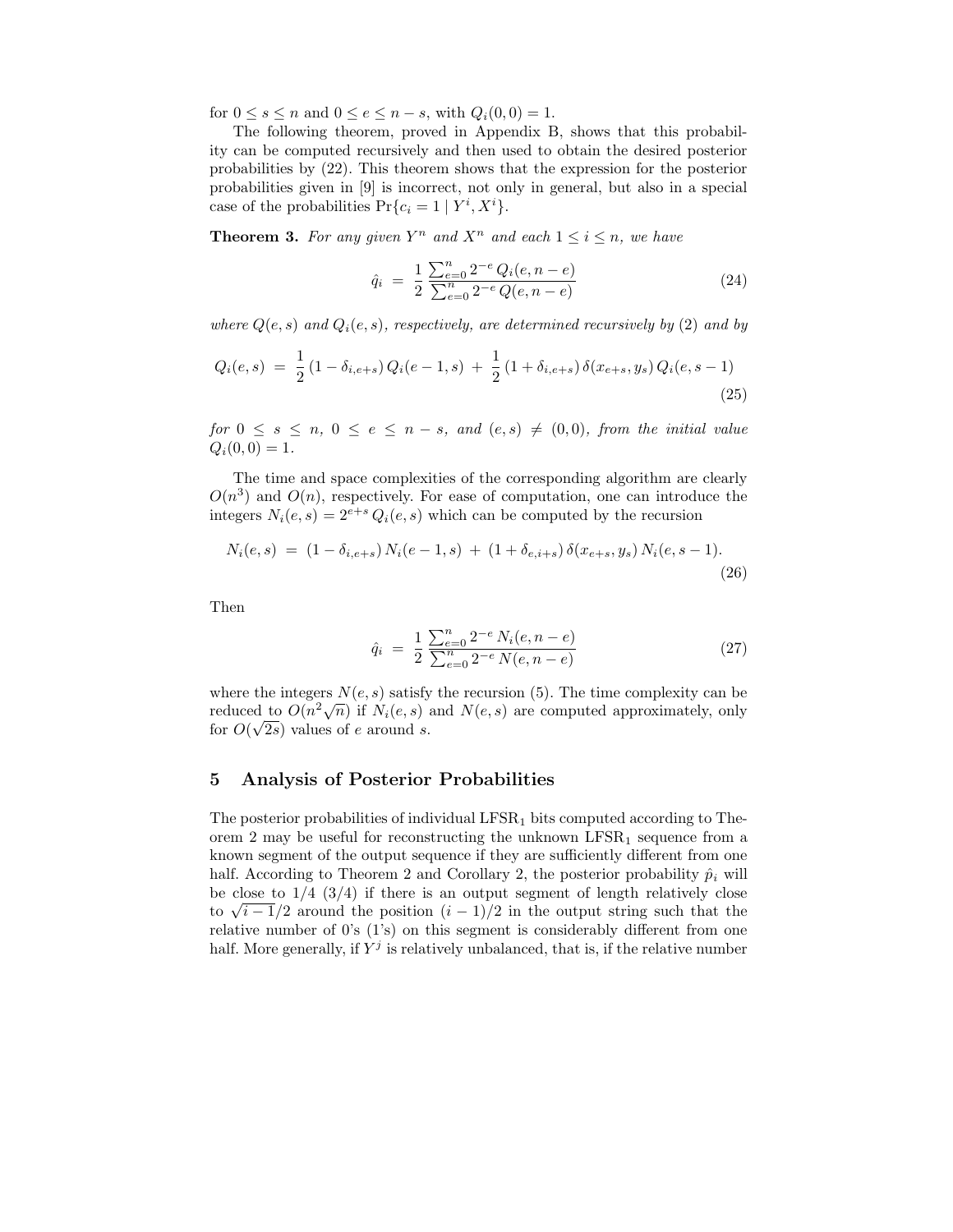of 0's in  $Y^j$  is considerably different from one half, then most of the posterior probabilities of bits in  $X^{2j}$  will be significant.

As  $\hat{p}_i$  depends on the output string  $Y^i$ , it is interesting to analyze the average value of the absolute difference  $|\Delta \hat{p}_i| = |\hat{p}_i - 0.5|$  over purely random  $Y^i$ . In view of  $(20)$ , we get

$$
|\Delta \hat{p}_i| = \frac{1}{2} 2^{-(i-1)} |\sum_{e=0}^{i-1} {i-1 \choose e} (y_{i-e} - 0.5)|.
$$
 (28)

Exact analysis of (28) appears to be difficult. However, the following approximate analysis establishes that  $|\Delta \hat{p}_i|$  is significantly different from zero for a uniformly distributed  $Y^i$ .

The analysis is based on approximating a binomial distribution  $B(n, 0.5)$  by a uniform distribution, with the same expected value and standard deviation, over a segment of length  $\sqrt{3n}$  centered around 0.5n. Consequently, let  $I(i)$  denote a segment of length  $m(i) \approx \sqrt{3(i-1)}$  centered around 0.5(*i*+1). Then (28) reduces to

$$
|\Delta \hat{p}_i| \approx \frac{1}{2} \frac{1}{m(i)} |\sum_{j \in I(i)} (y_j - 0.5)|
$$
  

$$
\approx \frac{1}{2} \frac{1}{m(i)} |m_1(i) - 0.5m(i)|
$$
 (29)

where  $m_1(i)$  is the number of 1's in  $Y^i$  on the segment  $I(i)$ . Now, as  $m_1(i)$  is binomially distributed, we further get the following average values over  $Y^i$ 

$$
|m_1(i) - 0.5m(i)|_{\text{av}} \approx \frac{1}{\sqrt{2\pi}} \sqrt{m(i)} \tag{30}
$$

$$
|\Delta \hat{p}_i|_{\text{av}} \approx \frac{1}{2\sqrt{2\pi}} \frac{1}{\sqrt{m(i)}}
$$

$$
\approx \frac{1}{2\sqrt{2\pi}\sqrt{3}} \frac{1}{\sqrt[4]{i-1}} \approx 0.1515 \frac{1}{\sqrt[4]{i}}.
$$
(31)

Except maybe for the multiplicative constant, the approximation is very good for  $i \geq 100$ . Thus, as i increases, it turns out that  $|\Delta \hat{p}_i|_{\text{av}}$  decreases approximately like  $0.1515/\sqrt[4]{i}$ . The decrease is to be expected, because of a loss of synchronization between the original and the decimated sequence. However, it may be surprising that the decrease is very slow, so that the posterior probabilities remain significant even for relatively large values of *i*. For example,  $|\Delta \hat{p}_i|_{av}$ is approximately 0.01515 for  $i = 10000$  and 0.01 for  $i = 50000$ .

The posterior probabilities of individual LFSR<sup>2</sup> bits computed according to Theorem 3 depend on both the output sequence and on the reconstructed  $LFSR<sub>1</sub>$  sequence. They are harder to analyze theoretically, but should be much more different from one half than the posterior probabilities of individual  $LFSR_1$ bits, because the  $LFSR<sub>1</sub>$  sequence is assumed to be known. They can be used for reconstructing the unknown  $LFSR_2$  sequence from a known segment of the output sequence and a segment of the reconstructed  $LFSR<sub>1</sub>$  sequence.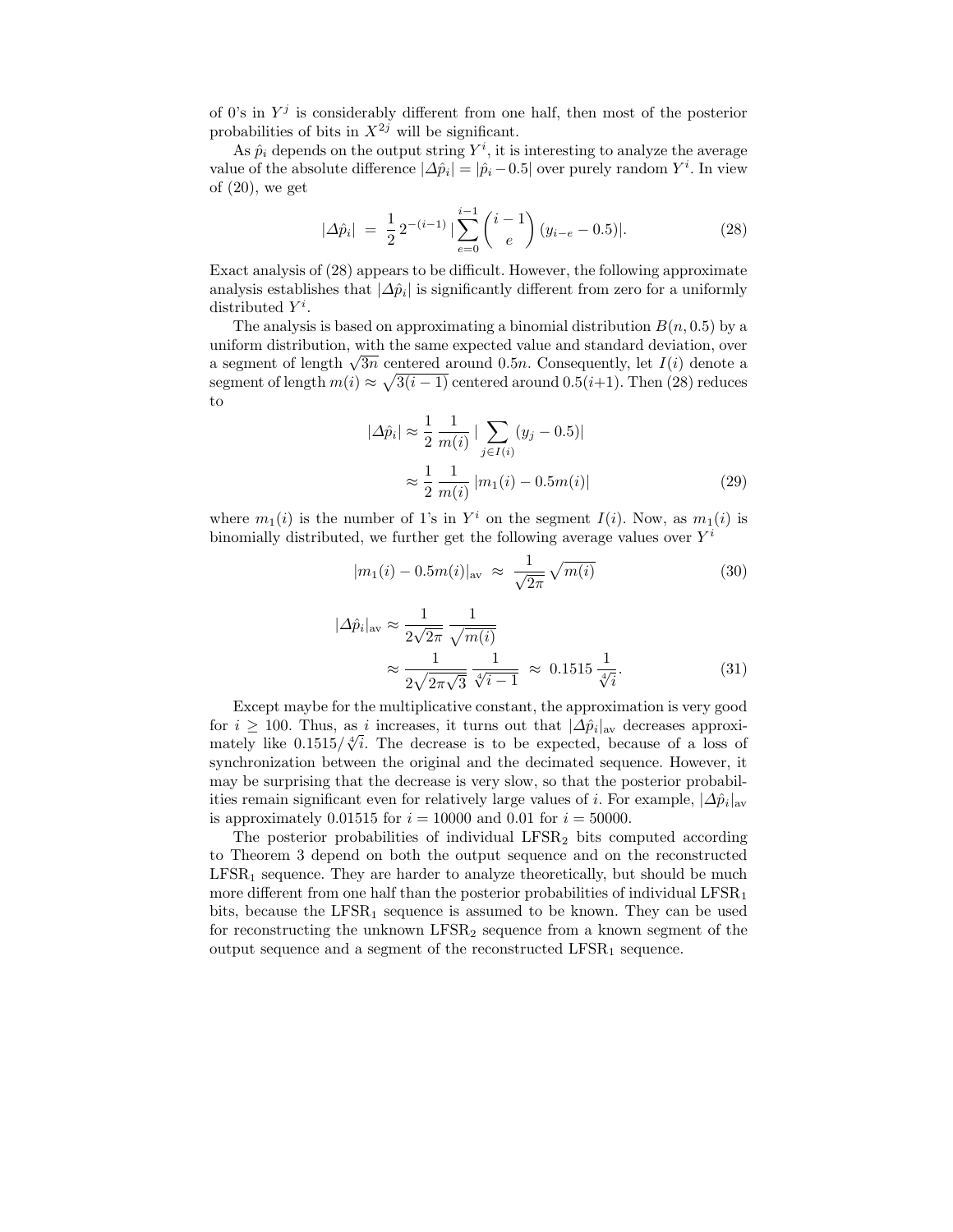## 6 Combined Fast Correlation Attacks

It is assumed that the LFSR feedback polynomials and a sufficiently long segment of the keystream sequence, in the known-plaintext scenario, are known. The objective of cryptanalysis is to reconstruct the secret-key-dependent initial states of  $LFSR_1$  and  $LFSR_2$  by an algorithm whose complexity can be relatively small even for large LFSR lengths.

#### 6.1 Basic Attack on  $LFSR_1$

Let  $Y^n$  be a given segment of the keystream sequence and let  $X^n$  be the corresponding segment of the regularly clocked output sequence of  $LFSR_1$  whose initial state is to be recovered. The basic attack on  $LFSR<sub>1</sub>$  consists of two stages.

In the first stage, compute the posterior probabilities of individual bits of  $X<sup>n</sup>$ by using the probabilistic model in which the input strings are assumed to be purely random. This is achieved in  $O(n\sqrt{n})$  time by applying Theorem 2 from Section 3.2. The obtained sequence of posterior probabilities,  $(\hat{p}_i)_{i=1}^n$ , is a softvalued estimate of  $X^n$ . A hard estimate,  $\bar{X}^n = (\bar{x}_i)_{i=1}^n$ , of  $X^n$  can be obtained by applying the maximum posterior probability decision rule for individual bits, i.e.,  $\bar{x}_i = 1$  if  $\hat{p}_i > 0.5$  and  $\bar{x}_i = 0$  otherwise. Therefore

$$
Pr{\bar{x}_i \neq x_i | Y^i} = \min(\hat{p}_i, 1 - \hat{p}_i).
$$
 (32)

The correlation coefficient between  $\bar{x}_i$  and  $x_i$ , conditioned on  $Y^i$ , is then

$$
c_i = 1 - 2\Pr{\bar{x}_i \neq x_i \mid Y^i} = |1 - 2\hat{p}_i|.
$$
 (33)

The analysis conducted in Section 5 shows that the expected value of  $c_i$  over  $Y^i$ slowly decreases approximately like  $0.303/\sqrt[4]{i}$  as *i* increases. So, it remains to be significantly large even for relatively large i such as  $i = 10000$ .

In the second stage,  $X^n$  is reconstructed from  $(\hat{p}_i)_{i=1}^n$  by using the LFSR<sub>1</sub> linear recursion. Equation (32) means that  $\bar{X}^n$  can be modeled as a noisy output of a time-varying binary symmetric channel when  $X<sup>n</sup>$  is applied to its input, where the errors are approximately independent. As  $X<sup>n</sup>$  is a codeword of the corresponding (truncated cyclic) linear block code, the problem of reconstructing  $X<sup>n</sup>$  is thus essentially a decoding problem. It can be solved by using parity-check based iterative probabilistic decoding algorithms for fast correlation attacks on regularly clocked LFSR's (e.g., see [11], [12], and [8]). The time-variant correlation coefficient should improve the performance of these attacks.

It is known that the complexity of fast correlation attacks on a regularly clocked LFSR and the required output string length  $n$  mainly depend on the magnitude of the correlation coefficient and on the degrees and numbers of lowweight polynomial multiples of the LFSR feedback polynomial (e.g., see [11], [13], [7], and [8]). Successful fast correlation attacks are reported in [8], for random feedback polynomials, and in [16], for low-weight feedback polynomials, for the correlation coefficients as small as  $2/15$  and  $1/16$ , respectively. For the shrinking generator, according to Section 5, the expected value of the correlation coefficient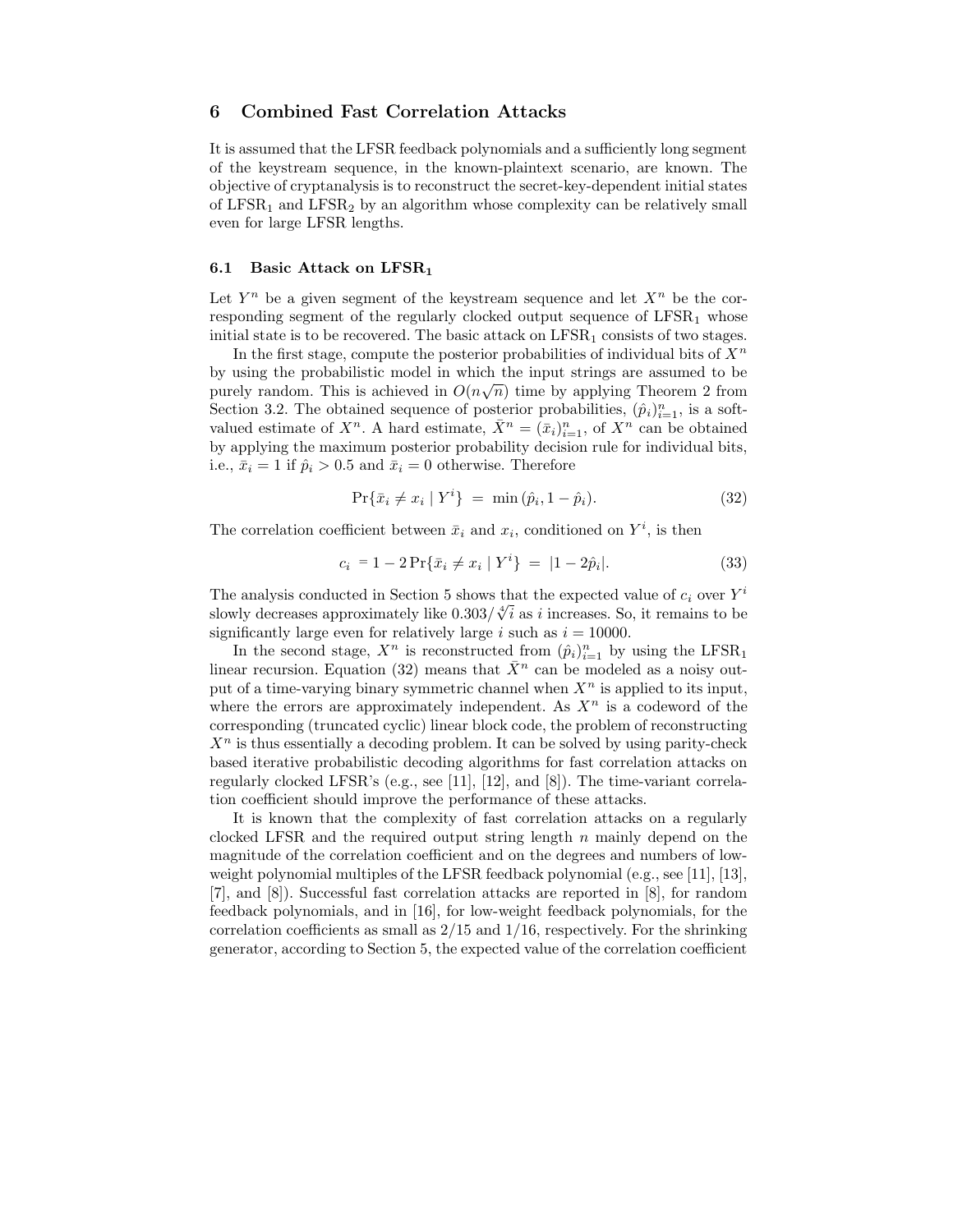$c_i$  is considerably different from zero even if i is relatively large. For example, this expected value is approximately equal to  $1/10$ ,  $1/20$ ,  $1/35$ , and  $1/50$  for  $i = 100, 1000, 10000,$  and 50000, respectively.

Since the expected value of  $c_i$  slowly decreases as i increases, it is of interest to keep  $n$  reasonably small. To this end, the so-called parity checks with memory [10] (also see [7]) or the parity checks sharing a given number of bits in common [14] may be utilized. In conclusion, the second stage of the basic fast correlation attack on the shrinking generator may be successful for a large class of  $LFSR<sub>1</sub>$ feedback polynomials.

If an information set decoding (e.g., error-free sliding window) technique is applied at the end, then the reconstructed string  $\hat{X}^n$  will satisfy the LFSR<sub>1</sub> recursion, but should be tested for correlation with  $\bar{X}^n$ . Alternatively, one may use the posterior probability  $(4)$  of blocks of LFSR<sub>1</sub> bits as a measure of correlation.

#### 6.2 Iterative Attack on  $LFSR<sub>1</sub>$

The iterative probabilistic decoding algorithms in the second stage of the basic attack from Section 6.1 iteratively update the posterior probabilities of individual bits of  $X<sup>n</sup>$ . Therefore, the basic attack can be (considerably) improved if the first stage of the attack is incorporated in iterations of the iterative probabilistic decoding algorithm chosen. For example, we propose an iterative attack whose first iteration coincides with the basic attack and every subsequent iteration consists of two stages. First, update the posterior probabilities of individual bits of  $X^n$  by Theorem 1 from Section 3.1 where the posterior probabilities from the preceding iteration are used as the prior probabilities. Second, update the posterior probabilities of individual bits of  $X<sup>n</sup>$  by applying the iterative probabilistic decoding algorithm.

#### 6.3 Composite Attack on LFSR<sup>1</sup>

As the posterior probabability  $\hat{p}_i$  slowly approaches one half as i increases, it makes sense to divide a longer keystream segment into subsegments of equal length, to compute the posterior probabilities for the subsegments, and then to combine these posterior probabilities appropriately.

To this end, consider m overlapping output subsegments  $Y_{jn+1}^{jn+2n+\tau_j}$ ,  $0 \leq$  $j \leq m-1$ , where  $\tau_j \approx \sqrt{2(j+1)n}$ ,  $0 \leq j \leq m-2$ , and  $\tau_{m-1} = 0$ . Compute  $2n + \tau_j$  posterior probabilities for the corresponding LFSR<sub>1</sub> segment  $X_{i_j+1}^{i_j+2n+\tau_j}$ , for each  $0 \leq j \leq m-1$ . Here,  $i_0 = 0$  and for  $j > 0$ ,  $i_j$  is unknown, but is expected to be around  $2jn+1$  within an interval of length proportional to  $\sqrt{2jn}$ . So, a segment of 2mn posterior probabilities can be composed by guessing  $i_j$ ,  $1 \leq j \leq m-1$ , and by taking the posterior probabilities more different from one half for the overlapping parts of the LFSR<sub>1</sub> subsegments. Additional  $\tau_i$  bits for the j-th subsegment serve to fill in a possible gap between the j-th and  $(j+1)$ -th subsegments. As  $\hat{p}_i$  slowly changes with i, the method is not sensitive to  $m-1$ guesses of unknown positions  $i_j$ .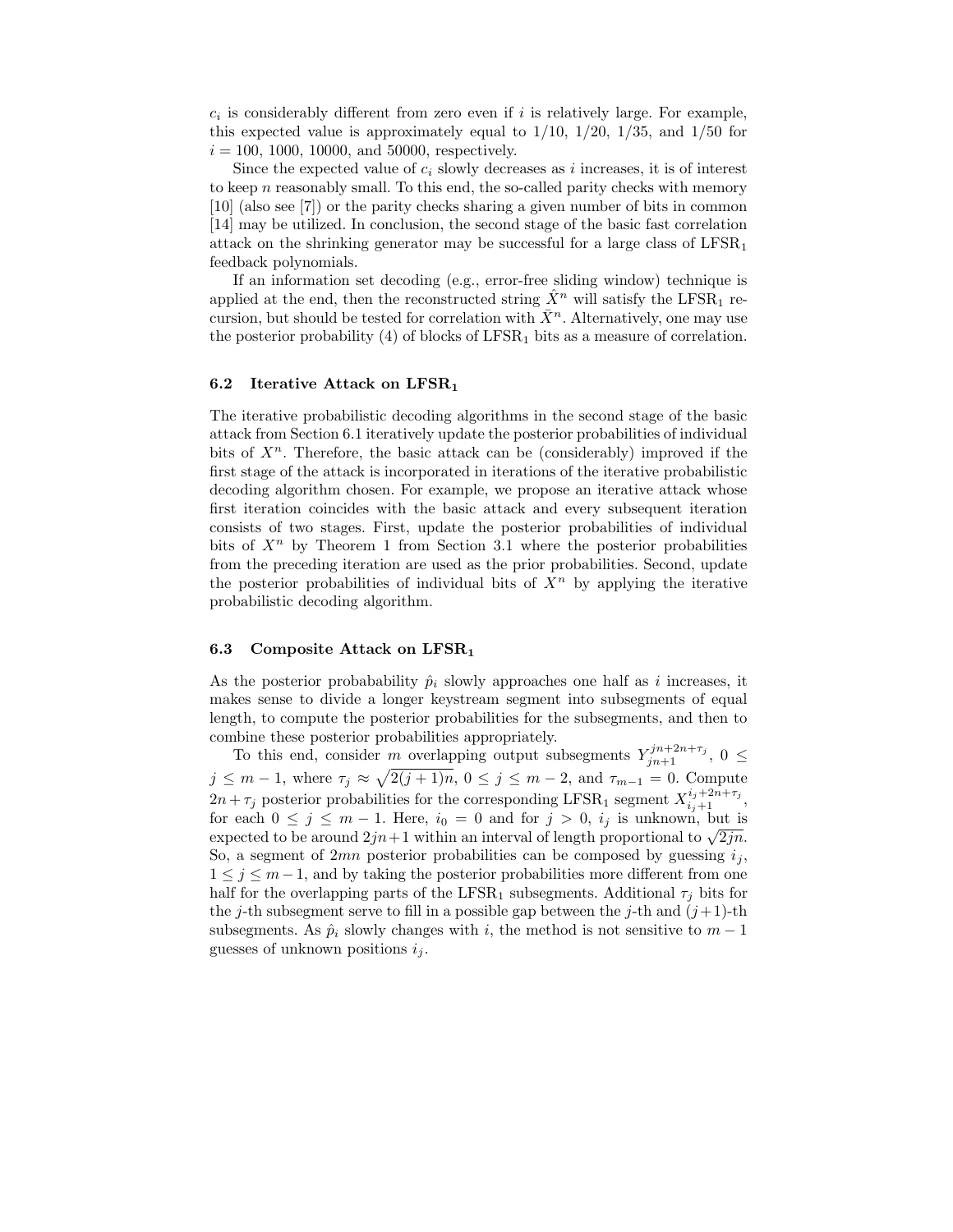Finally, a fast correlation attack is run by using the composed segment of  $\sqrt{(m-1)!}(2n)^{(m-1)/2}$  guesses. For example,  $n \leq 20000$  and  $m \leq 5$  are real-2mn consecutive posterior probabilities. It has to be run for each of about istic choices of the parameters.

#### 6.4 Subsequence Attack on  $LFSR_1$

Suppose that the posterior probabilities corresponding to a given keystream segment  $Y^n$  are not sufficiently different from one half, because the length n required for the success of fast correlation attacks explained above is too large. One can then compute the posterior probabilities for a number of subsequences of the keystream sequence obtained by discarding the initial segment of variable length until more significant posterior probabilities are obtained. This will improve the performance of the fast correlation attacks, but the length of the initial LFSR<sub>1</sub> segment has to be guessed. More precisely, if a segment  $X_{j'}^{j'+n-1}$ of the LFSR<sub>1</sub> sequence is reconstructed from the output segment  $Y_j^{j+n-1}$ , one has to make  $O(\sqrt{2j})$  guesses around the expected value 2j in order to find the unknown initial position  $j'$ . The number of tested subsequences is  $j/\delta$  if one skips  $\delta - 1$  output bits at a time. Testing can be simplified by searching for relatively unbalanced output subsequences instead of the significant posterior probabilities.

In particular, one can also search for about  $r_1$ , not necessarily consecutive, outstanding posterior probabilities (close to  $1/4$  or  $3/4$ ) and then apply an information set decoding algorithm to recover the  $LFSR<sub>1</sub>$  initial state, where the posterior probability  $(4)$  of blocks of LFSR<sub>1</sub> bits is used as a measure of correlation. The success of such an algorithm is independent of the  $LFSR<sub>1</sub>$  feedback polynomial, but, according to the information set decoding arguments, the achievable complexity cannot be smaller than about  $2^{0.5 r_1}$  corresponding steps. This improves the reduced complexity method [9] based on specific subsequences of the output sequence. Namely, as the class of usable subsequences is effectively enlarged, the required keystream segment length, around  $2^{0.5 r_1}$ , can be considerably reduced. The expression given in [9] is approximative, whereas the accurate expression for the posterior probabilities is provided by Theorem 2. Moreover, the need for guessing the length of the initial  $LFSR<sub>1</sub>$  segment is overlooked in [9].

#### 6.5 Reinitialization Attack on  $LFSR_1$

Suppose that for resynchronization purposes the shrinking generator is reinitialized by bitwise addition of a reinitialization vector to the secret-key-controlled LFSR initial states, in view of the fact that the nonlinear next-state function prevents the resynchronization attack [2]. The posterior probabilities of individual LFSR<sub>1</sub> bits produced from the secret-key-controlled initial state can then be computed for different initialization vectors and all combined into values more different from one half, so that the corresponding fast correlation attack is easier.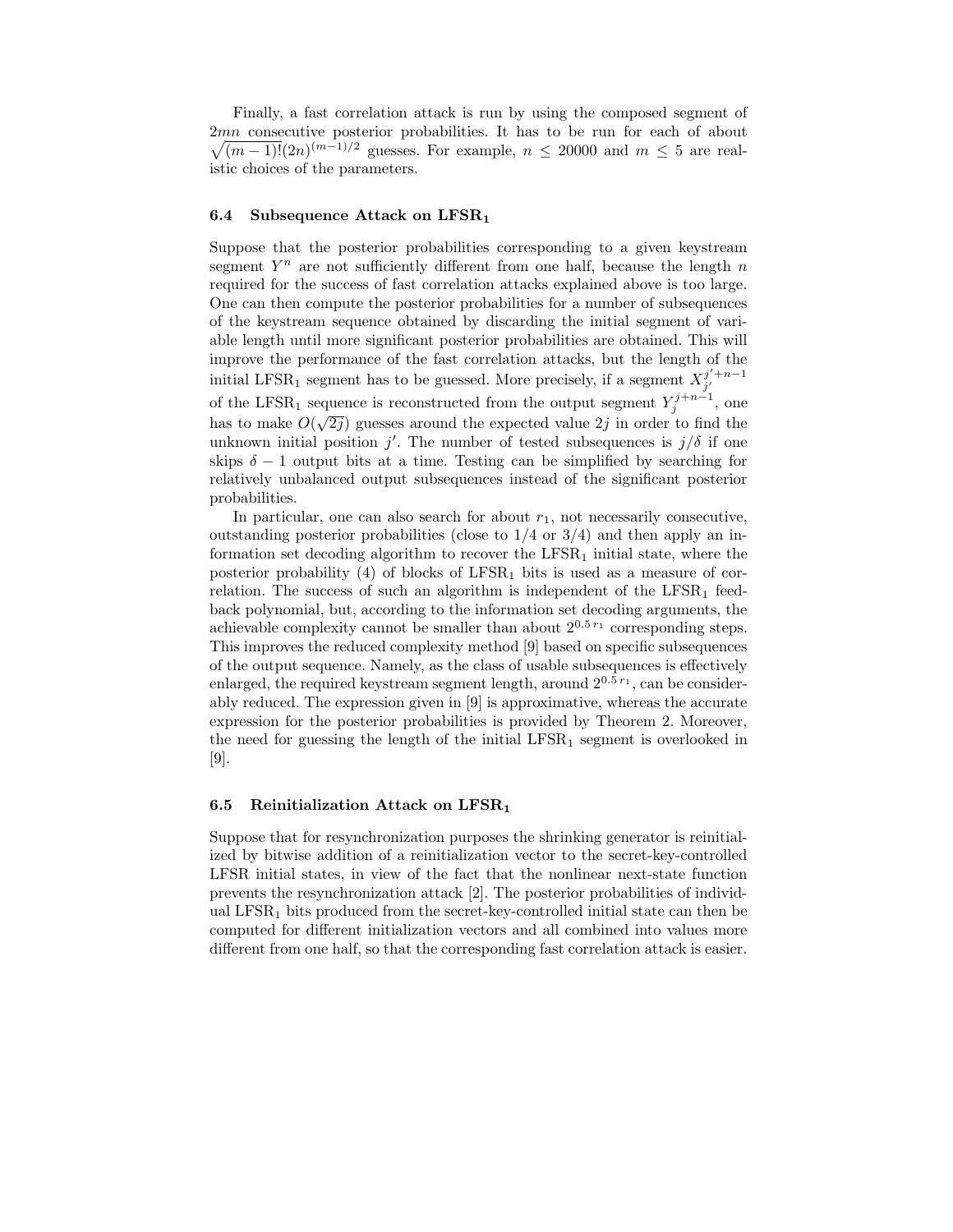#### 6.6 Attack on LFSR2

After reconstructing a candidate initial state of  $LFSR<sub>1</sub>$ , the initial state of  $LFSR<sub>2</sub>$ can be recovered by computing the posterior probabilities of individual  $LFSR<sub>2</sub>$ bits by Theorem 3 from Section 4. More precisely, the posterior probabilities of individual bits of  $C^m$  are computed in  $O(m^2\sqrt{m})$  time from given  $Y^m$  and reconstructed  $\hat{X}^m$ ,  $m \leq n$ . Here,  $C^m$  is the corresponding segment of the regularly clocked output sequence of  $LFSR_2$  whose initial state is to be recovered. As  $\hat{X}^m$  is assumed to be known, the obtained posterior probabilities are much more distinguished from one half than in the case of  $LFSR<sub>1</sub>$ . The reconstruction problem is then much easier and m can be much smaller than  $n$ . The posterior probabilities can be further enhanced by the reinitialization method described in Section 6.5. Accordingly, the initial state of  $LFSR<sub>2</sub>$  can be reconstructed by iterative probabilistic decoding algorithms in the same way as in the basic attack on  $LFSR<sub>1</sub>$  explained in Section 6.1. Moreover, as the posterior probabilities can be close to 0 or 1, simple information set decoding algorithms may also be applicable.

One should repeat the attack on LFSR<sup>2</sup> for several small phase shifts, positive or negative, of the reconstructed  $LFSR_1$  sequence until the correct initial states of both LFSR's are reconstructed. Note that the number of solutions for the LFSR initial states is the number of 0's in a cycle of the  $LFSR<sub>2</sub>$  sequence preceding the first clock-control bit equal to 1 (see [15]).

## 7 Conclusions

The introduced probabilistic analysis of the shrinking generator shows that the irregularly clocked LFSR's, unlike a common belief in the open literature, may be vulnerable to fast correlation attacks. The analysis can be generalized to deal with arbitrary keystream generators based on clock-controlled LFSR's.

In order to reconstruct the initial state of the clock-controlled LFSR, LFSR<sub>1</sub>, in the shrinking generator, the new idea is to compute the posterior probabilities of individual bits of the regularly clocked  $LFSR<sub>1</sub>$  sequence when conditioned on a given segment of the output sequence. Perhaps surprisingly, a theoretical analysis indicates that these probabilities can be significantly different from one half even for relatively long segments of the  $LFSR_1$  sequence. Accordingly, the initial state of  $LFSR_1$  may be recovered by a fast correlation attack, applicable to a regularly clocked LFSR, based on the computed posterior probabilities. It is known that such an attack can be successful for certain LFSR feedback polynomials. More sophisticated fast correlation attacks including the iterative attack, the composite attack, the subsequence attack, and the reinitialization attack are also proposed.

The initial state of the clock-control LFSR,  $LFSR_2$ , can be reconstructed in a similar way, but based on the computed posterior probabilities of individual bits of the regularly clocked  $LFSR<sub>2</sub>$  sequence when conditioned on a given segment of the output sequence and on a segment of the reconstructed  $LFSR_1$  sequence.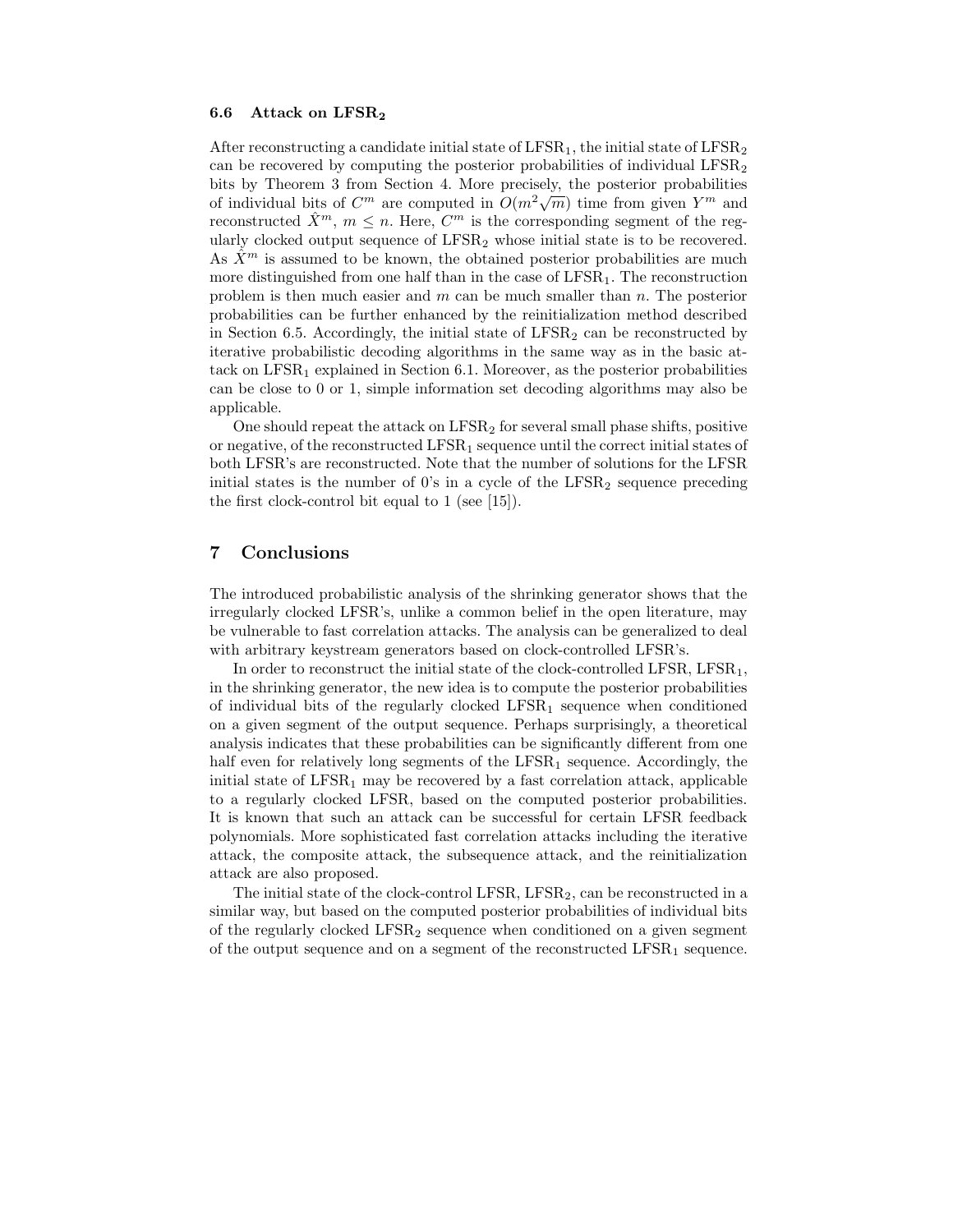As these probabilities are more distinguished from one half, the corresponding fast correlation attack is easier.

## Appendix

## A Proof of Theorem 1

To prove  $(10)$ , we start from  $(7)$ . First, in view of  $(8)$ , we get

$$
\Pr\{Y^n \mid x_i = 1\} = \sum_{e=0}^n \Pr\{Y^n, d(C^n) = e \mid x_i = 1\}
$$
  
= 
$$
\sum_{e=0}^n \Pr\{Y^n_{n-e+1}, Y^{n-e}, d(C^n) = e \mid x_i = 1\}
$$
  
= 
$$
\sum_{e=0}^n \Pr\{Y^n_{n-e+1} \mid Y^{n-e}, d(C^n) = e, x_i = 1\} P_i(e, n-e)
$$
  
= 
$$
\sum_{e=0}^n 2^{-e} P_i(e, n-e).
$$
 (34)

Namely, on the condition that  $d(C^n) = e$ , the string  $Y_{n-e+1}^n$  is obtained by decimating  $X_{n+1}$  according to  $C_{n+1}$ , where  $X_{n+1}$  and  $C_{n+1}$  are mutually independent and purely random even when conditioned on  $x_i$  and  $Y^{n-e}$ . Therefore, under the given conditions,  $Y_{n-e+1}^n$  is uniformly distributed. Similarly, in view of (9), we have

$$
\Pr\{Y^n\} \ = \ \sum_{e=0}^n 2^{-e} P(e, n-e). \tag{35}
$$

Consequently, (7) together with (34) and (35) result in (10).

As for the recursions, we only prove (11), whereas (12) is proved analogously. For  $(e, s) \neq (0, 0)$ ,  $(8)$  results in

$$
P_i(e, s) = \Pr\{Y^s, d(C^{e+s}) = e \mid x_i = 1, c_{e+s} = 0\} \cdot \Pr\{c_{e+s} = 0 \mid x_i = 1\}
$$
  
+ 
$$
\Pr\{Y^s, d(C^{e+s}) = e \mid x_i = 1, c_{e+s} = 1\} \cdot \Pr\{c_{e+s} = 1 \mid x_i = 1\}
$$
  
= 
$$
\Pr\{Y^s, d(C^{e+s-1}) = e - 1 \mid x_i = 1, c_{e+s} = 0\} \cdot \frac{1}{2}
$$
  
+ 
$$
\Pr\{Y^s, d(C^{e+s-1}) = e \mid x_i = 1, c_{e+s} = 1\} \cdot \frac{1}{2}.
$$
 (36)

Now, as  $d(C^{e+s-1})$  is independent of  $c_{e+s}$ , and  $Y^s$  is independent of  $c_{e+s}$  on the condition that  $d(C^{e+s-1}) = e-1$ , we get

$$
\Pr\{Y^s, d(C^{e+s-1}) = e - 1 \mid x_i = 1, c_{e+s} = 0\} =
$$
  

$$
\Pr\{Y^s, d(C^{e+s-1}) = e - 1 \mid x_i = 1\} = P_i(e - 1, s). \tag{37}
$$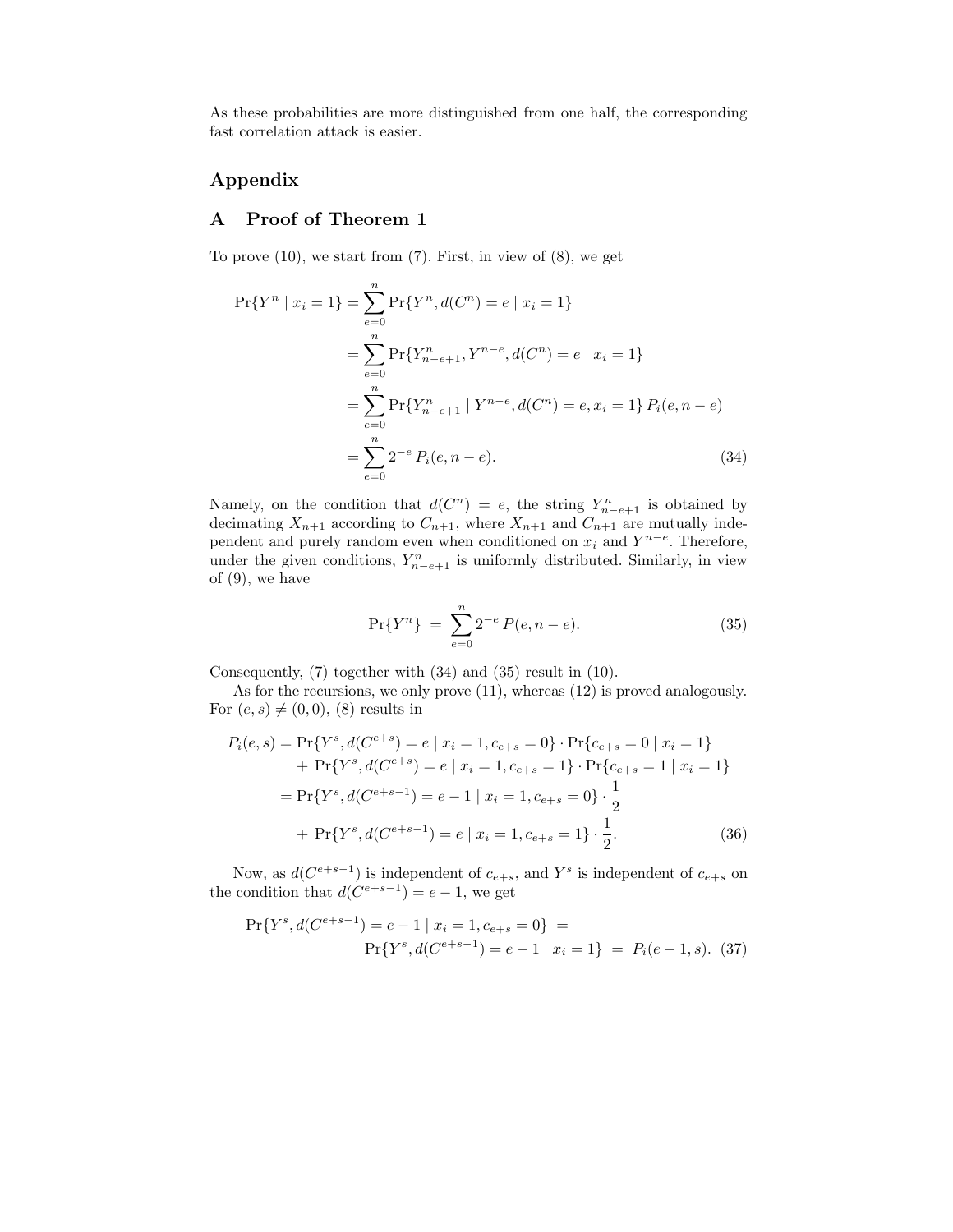On the other hand, if  $c_{e+s} = 1$  and  $d(C^{e+s-1}) = e-1$ , then  $y_s = x_{e+s}$ . Thus, we get

$$
\Pr\{Y^s, d(C^{e+s-1}) = e \mid x_i = 1, c_{e+s} = 1\}
$$
\n
$$
= \Pr\{x_{e+s} = y_s, Y^{s-1}, d(C^{e+s-1}) = e \mid x_i = 1, c_{e+s} = 1\}
$$
\n
$$
= \Pr\{x_{e+s} = y_s \mid Y^{s-1}, d(C^{e+s-1}) = e, x_i = 1, c_{e+s} = 1\}
$$
\n
$$
\Pr\{Y^{s-1}, d(C^{e+s-1}) = e \mid x_i = 1, c_{e+s} = 1\}
$$
\n(38)\n
$$
= \Pr\{x_{e+s} = y_s \mid x_i = 1\}
$$

$$
\Pr\{Y^{s-1}, d(C^{e+s-1}) = e \mid x_i = 1\} \tag{39}
$$

$$
= (\delta_{i,e+s}y_s + (1 - \delta_{i,e+s})(y_s p_{e+s} + (1 - y_s)(1 - p_{e+s}))) \cdot P_i(e, s - 1).
$$
\n(40)

The first line of (39) follows from the first line of (38) because  $x_{e+s}$  is independent of  $C^{e+s}$  and, on the condition that  $d(C^{e+s-1}) = e$ , it is also independent of  $Y^{s-1}$ . In addition, as  $d(C^{e+s-1})$  is independent of  $c_{e+s}$  and  $Y^{s-1}$  is independent of  $c_{e+s}$ on the condition that  $d(C^{e+s-1}) = e$ , the second line of (39) follows from the second line of (38).

Equation (11) directly follows from (36), (37), and (40). If  $e = 0$ , then the first term on the right-hand side of  $(11)$  is omitted, and if  $s = 0$ , then the second term on the right-hand side of (11) is omitted. The correct values of  $P_i(1,0)$  and  $P_i(0, 1)$  are both obtained from the initial value  $P_i(0, 0) = 1$ .

### B Proof of Theorem 3

The proof is essentially similar to the proof of Theorem 1, but should be conducted carefully. To prove  $(24)$ , we start from  $(22)$ . First, in view of  $(23)$ , we get

$$
\Pr\{Y^n \mid c_i = 1, X^n\}
$$
\n
$$
= \sum_{e=0}^n \Pr\{Y^n, d(C^n) = e \mid c_i = 1, X^n\}
$$
\n
$$
= \sum_{e=0}^n \Pr\{Y^n_{n-e+1}, Y^{n-e}, d(C^n) = e \mid c_i = 1, X^n\}
$$
\n
$$
= \sum_{e=0}^n \Pr\{Y^n_{n-e+1} \mid Y^{n-e}, d(C^n) = e, c_i = 1, X^n\} Q_i(e, n-e)
$$
\n
$$
= \sum_{e=0}^n 2^{-e} Q_i(e, n-e).
$$
\n(41)

Namely, on the condition that  $d(C^n) = e$ , the string  $Y_{n-e+1}^n$  is obtained by decimating  $X_{n+1}$  according to  $C_{n+1}$ , where  $X_{n+1}$  and  $C_{n+1}$  are mutually independent and purely random even when conditioned on  $c_i$  and  $Y^{n-e}$ . Therefore,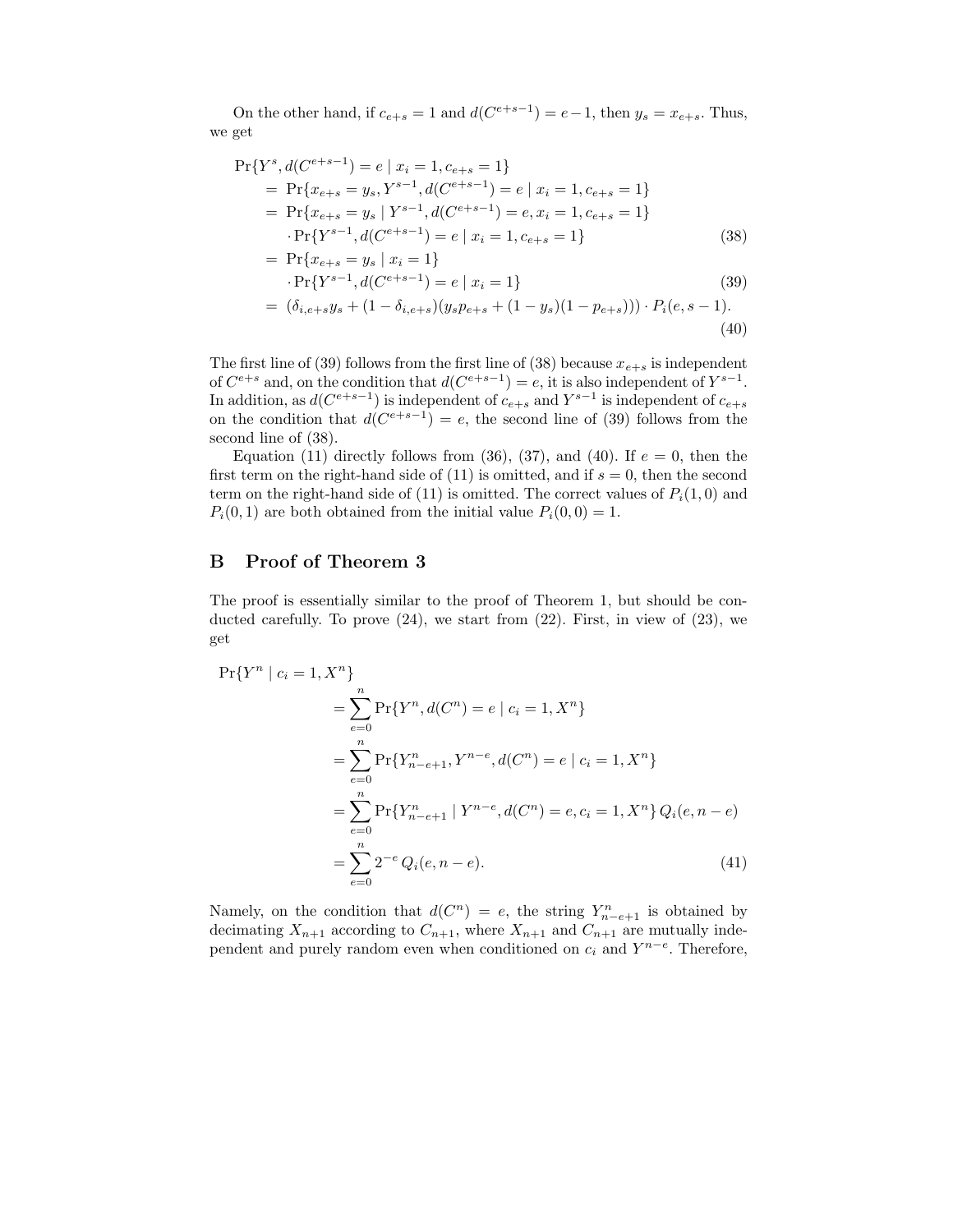under the given conditions,  $Y_{n-e+1}^n$  is uniformly distributed. Note that (3) is similarly derived from (1). Consequently, (22) together with (41) and (3) result in (24).

As for the recursions, we note that the proof of (2) is similar to the proof of (25) given below. For  $(e, s) \neq (0, 0)$ , (23) results in

$$
Q_i(e, s)
$$
  
= Pr{Y<sup>s</sup>, d(C<sup>e+s</sup>) = e | c<sub>i</sub> = 1, X<sup>n</sup>, c<sub>e+s</sub> = 0} \cdot Pr{c<sub>e+s</sub> = 0 | c<sub>i</sub> = 1, X<sup>n</sup>}  
+ Pr{Y<sup>s</sup>, d(C<sup>e+s</sup>) = e | c<sub>i</sub> = 1, X<sup>n</sup>, c<sub>e+s</sub> = 1} \cdot Pr{c<sub>e+s</sub> = 1 | c<sub>i</sub> = 1, X<sup>n</sup>}  
= Pr{Y<sup>s</sup>, d(C<sup>e+s-1</sup>) = e - 1 | c<sub>i</sub> = 1, X<sup>n</sup>, c<sub>e+s</sub> = 0} \cdot \frac{1}{2} (1 - \delta\_{i,e+s})  
+ Pr{Y<sup>s</sup>, d(C<sup>e+s-1</sup>) = e | c<sub>i</sub> = 1, X<sup>n</sup>, c<sub>e+s</sub> = 1} \cdot \frac{1}{2} (1 + \delta\_{i,e+s}) (42)

where the conditional probability in the first term is computed only for  $i \neq e+s$ .

Now, as  $d(C^{e+s-1})$  is independent of  $c_{e+s}$ , and  $Y^s$  is independent of  $c_{e+s}$  on the condition that  $d(C^{e+s-1}) = e - 1$ , we get that for  $i \neq e + s$ 

$$
\Pr\{Y^s, d(C^{e+s-1}) = e - 1 \mid c_i = 1, X^n, c_{e+s} = 0\}
$$
  
= 
$$
\Pr\{Y^s, d(C^{e+s-1}) = e - 1 \mid c_i = 1, X^n\} = Q_i(e - 1, s). \tag{43}
$$

On the other hand, if  $c_{e+s} = 1$  and  $d(C^{e+s-1}) = e-1$ , then  $y_s = x_{e+s}$ . Thus, we get

$$
\Pr\{Y^s, d(C^{e+s-1}) = e \mid c_i = 1, X^n, c_{e+s} = 1\}
$$
\n
$$
= \Pr\{x_{e+s} = y_s, Y^{s-1}, d(C^{e+s-1}) = e \mid c_i = 1, X^n, c_{e+s} = 1\}
$$
\n
$$
= \Pr\{x_{e+s} = y_s \mid Y^{s-1}, d(C^{e+s-1}) = e, c_i = 1, X^n, c_{e+s} = 1\}
$$
\n
$$
\Pr\{Y^{s-1}, d(C^{e+s-1}) = e \mid c_i = 1, X^n, c_{e+s} = 1\}
$$
\n(44)

= 
$$
\Pr\{x_{e+s} = y_s \mid x_{e+s}\}
$$
  
  $\Pr\{Y^{s-1}, d(C^{e+s-1}) = e \mid c_i = 1, X^n\}$  (45)

$$
= \delta(x_{e+s}, y_s) \cdot Q_i(e, s-1). \tag{46}
$$

The first line of (45) follows from the first line of (44) as  $x_{e+s}$  is contained in  $X<sup>n</sup>$ . In addition, as  $d(C<sup>e+s-1</sup>)$  is independent of  $c<sub>e+s</sub>$  and  $Y<sup>s-1</sup>$  is independent of  $c_{e+s}$  on the condition that  $d(C^{e+s-1}) = e$ , the second line of (45) follows from the second line of (44).

Equation (25) directly follows from (42), (43), and (46). If  $e = 0$ , then the first term on the right-hand side of  $(25)$  is omitted, and if  $s = 0$ , then the second term on the right-hand side of (25) is omitted. The correct values of  $Q_i(1,0)$  and  $Q_i(0, 1)$  are both obtained from the initial value  $Q_i(0, 0) = 1$ .

#### References

1. D. Coppersmith, H. Krawczyk, and Y. Mansour, "The shrinking generator," Advances in Cryptology - CRYPTO '93, Lecture Notes in Computer Science, vol. 773, pp. 22-39, 1993.